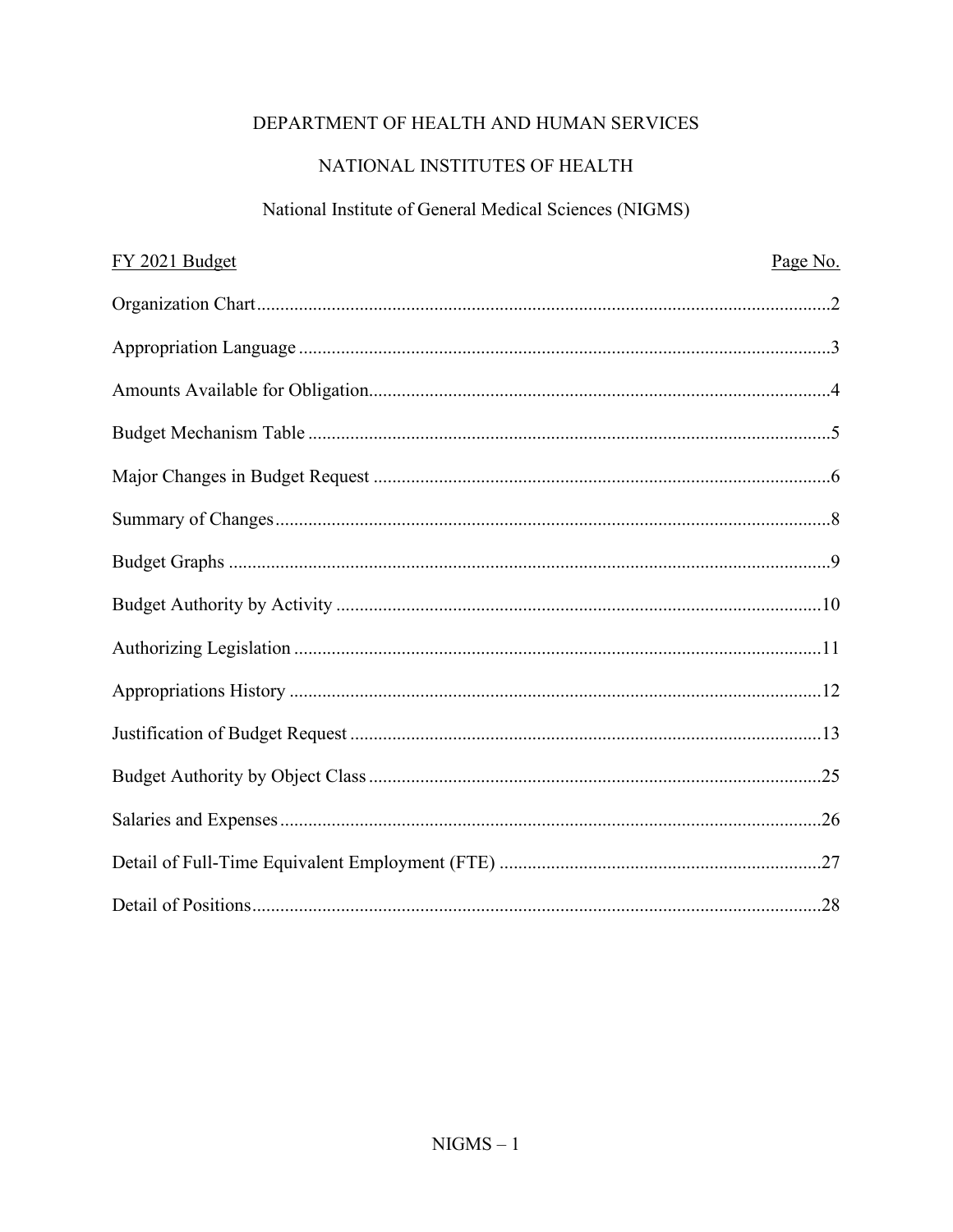|                                                       |                                                          |                                             |              |                                                      | Management<br>Division of                                                            | Associate Director<br>for Management<br>Sally Lee          |
|-------------------------------------------------------|----------------------------------------------------------|---------------------------------------------|--------------|------------------------------------------------------|--------------------------------------------------------------------------------------|------------------------------------------------------------|
|                                                       |                                                          |                                             |              |                                                      | Division of Data<br>Modeling, and<br>Integration,<br>Analytics                       | Richard Aragon, Ph.D.,<br>Acting Director                  |
|                                                       |                                                          |                                             |              |                                                      | <b>Extramural Activities</b><br>Division of                                          | Erica Brown, Ph.D.,<br>Acting Director                     |
| National Institute of General Medical Sciences        |                                                          |                                             |              |                                                      | Division of Training,<br>Development, and<br>Workforce<br>Diversity                  | Alison Gammie, Ph.D.,<br>Director                          |
| National Institutes of Health<br>Organizational Chart | Office of the Director<br>Jon Lorsch, Ph.D.,<br>Director | Judith Greenberg, Ph.D.,<br>Deputy Director |              | Research Capacity<br>Division for<br><b>Building</b> | Ming Lei, Ph.D.,<br>Director                                                         |                                                            |
|                                                       |                                                          |                                             |              |                                                      | <b>Biological Chemistry</b><br>Physiology, and<br>Pharmacology,<br>Division of       | Rochelle Long, Ph.D.,<br>Director                          |
|                                                       |                                                          |                                             |              |                                                      | Division of Genetics<br>and Molecular.<br>Cellular, and<br>Developmental<br>Biology  | Dorit Zuk, Ph.D.,<br>Director                              |
|                                                       |                                                          |                                             |              |                                                      | and Computational<br>Technology,<br>Division of<br>Biomedical<br><b>Biophysics</b> , | Judith Greenberg, Ph.D.,<br>Acting Director<br>Biosciences |
|                                                       |                                                          |                                             | <b>NIGMS</b> | $\overline{2}$                                       |                                                                                      |                                                            |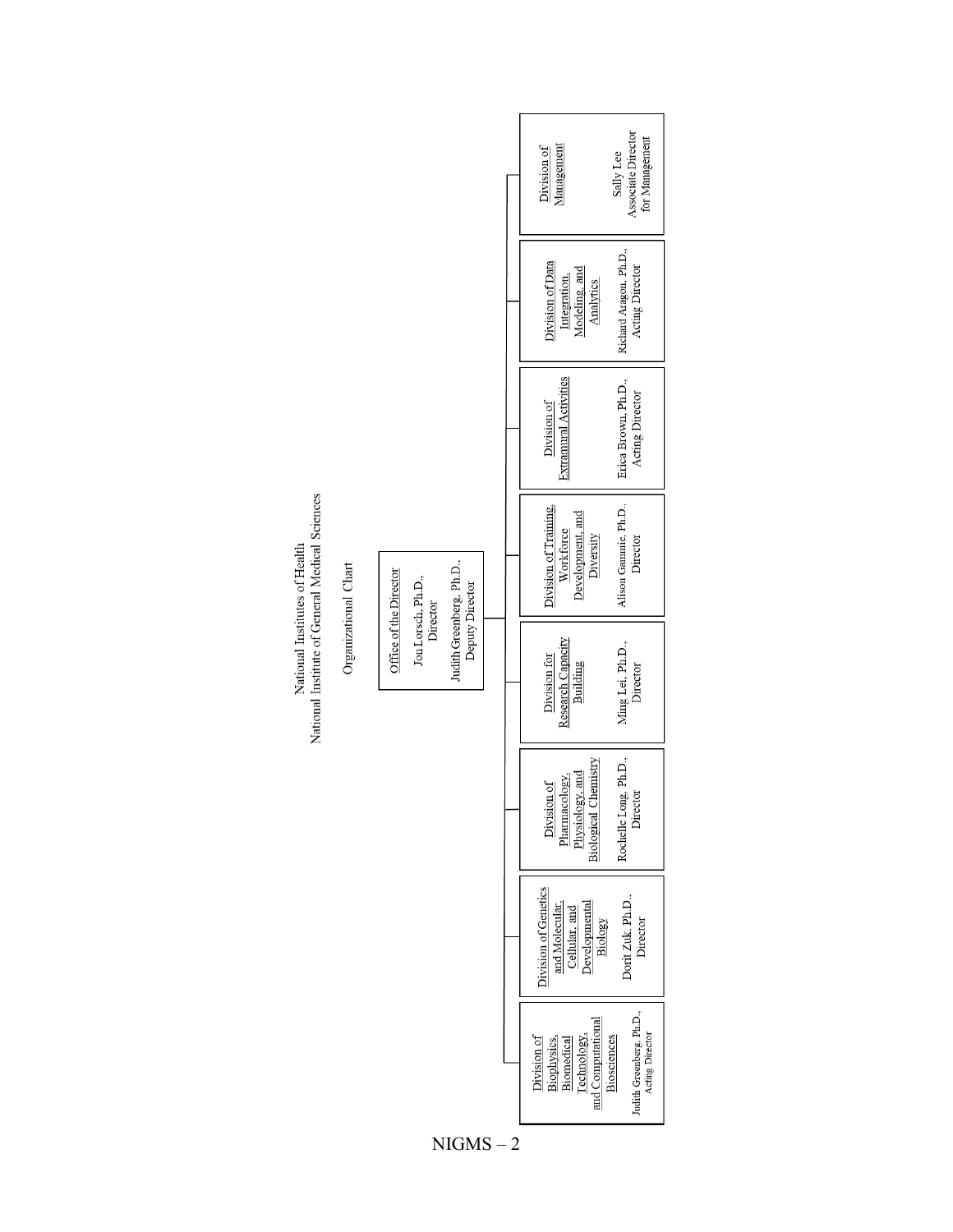### NATIONAL INSTITUTE OF GENERAL MEDICAL SCIENCES

For carrying out section 301 and title IV of the PHS Act with respect to general medical sciences, [\$2,937,218,000]*\$2,672,074,000*, of which [\$1,230,821,000]*\$741,000,000* shall be from funds available under section 241 of the PHS Act: *Provided*, That not less than [\$386,573,000]*\$351,781,000* is provided for the Institutional Development Awards program.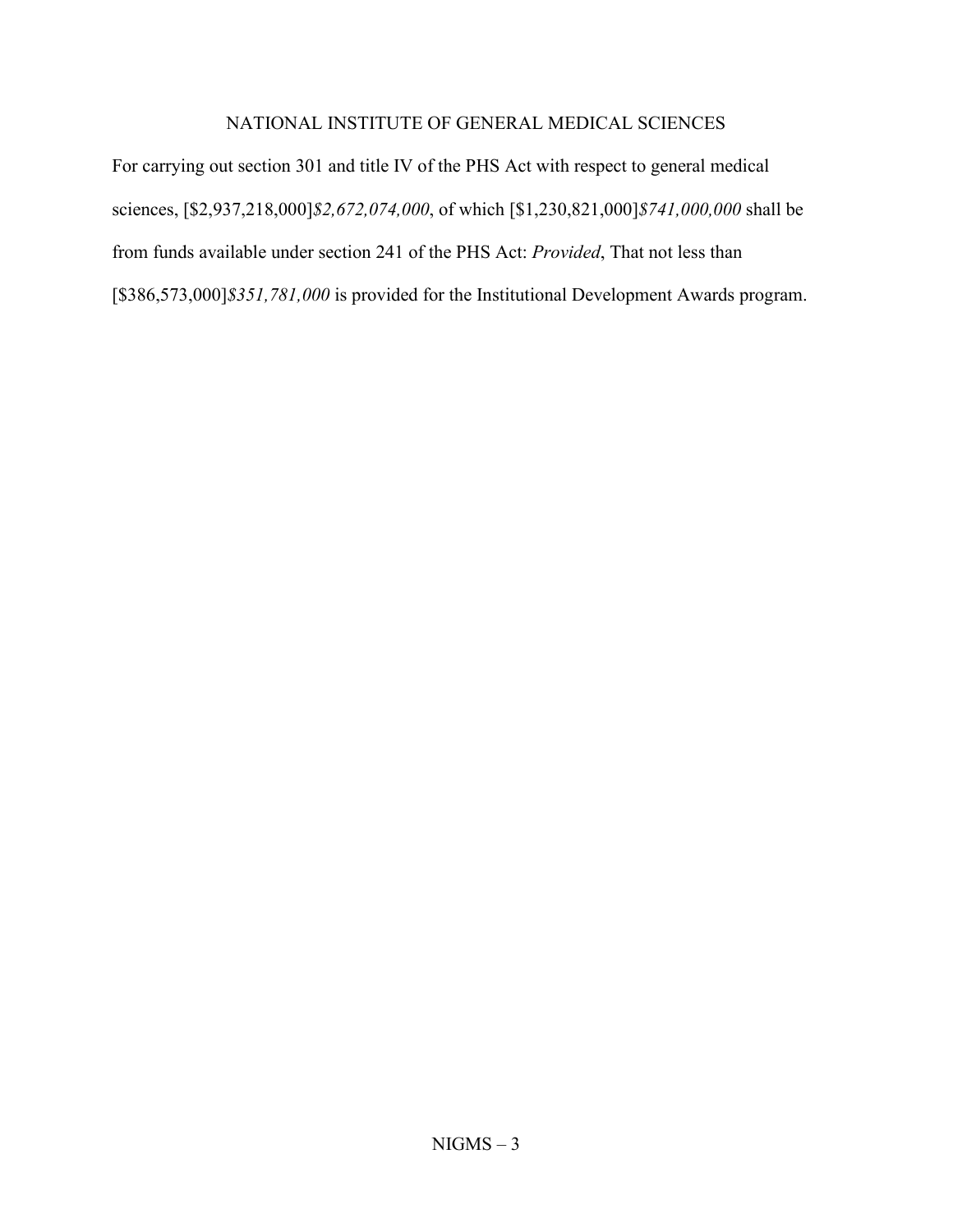## **Amounts Available for Obligation<sup>1</sup>**

|                                     |                      |                   | FY 2021 President's |
|-------------------------------------|----------------------|-------------------|---------------------|
| <b>Source of Funding</b>            | <b>FY 2019 Final</b> | FY 2020 Enacted   | <b>Budget</b>       |
| Appropriation                       | \$2,872,780          | \$2,937,218       | \$2,672,074         |
| Mandatory Appropriation: (non-add)  |                      |                   |                     |
| Type 1 Diabetes                     | (0)                  | $\left( 0\right)$ | $\left( 0\right)$   |
| Other Mandatory financing           | (0)                  | $\left( 0\right)$ | (0)                 |
| Rescission                          |                      |                   |                     |
| Sequestration                       |                      |                   |                     |
| Secretary's Transfer                | $-5,929$             |                   |                     |
| Subtotal, adjusted appropriation    | \$2,866,851          | \$2,937,218       | \$2,672,074         |
| <b>OAR HIV/AIDS Transfers</b>       | $-44,971$            |                   |                     |
| <b>HEAL Transfer from NINDS</b>     |                      |                   |                     |
| Subtotal, adjusted budget authority | \$2,821,880          | \$2,937,218       | \$2,672,074         |
| Unobligated balance, start of year  |                      |                   |                     |
| Unobligated balance, end of year    |                      |                   |                     |
| Subtotal, adjusted budget authority | \$2,821,880          | \$2,937,218       | \$2,672,074         |
| Unobligated balance lapsing         | $-74$                |                   |                     |
| Total obligations                   | \$2,821,806          | \$2,937,218       | \$2,672,074         |

(Dollars in Thousands)

<sup>1</sup> Excludes the following amounts (in thousands) for reimbursable activities carried out by this account:

FY 2019 - \$1,385 FY 2020 - \$5,000 FY 2021 - \$5,000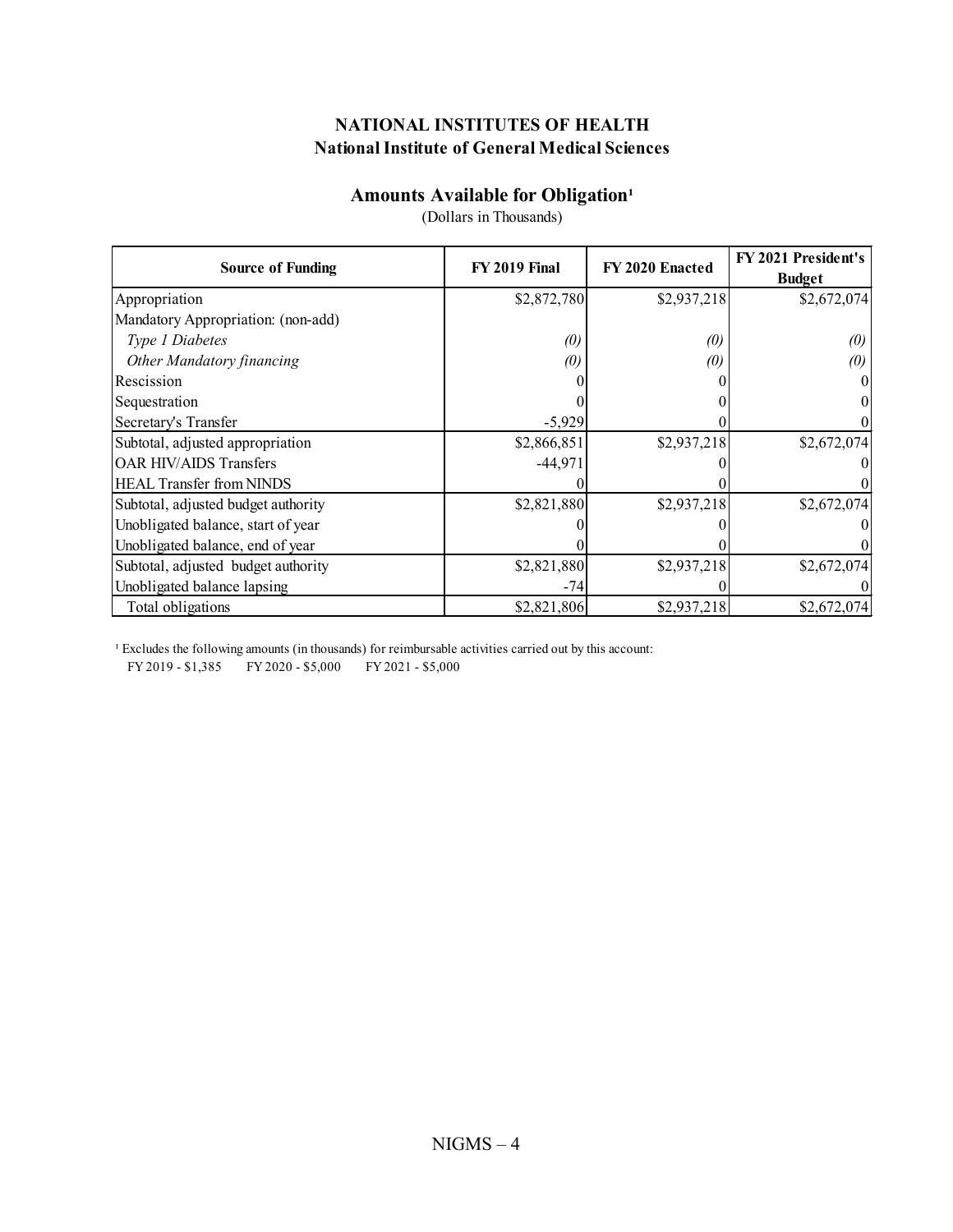#### **Budget Mechanism - Total<sup>1</sup>**

#### (Dollars in Thousands)

| <b>MECHANISM</b>                          |                  | FY 2019 Final |                  | FY 2020 Enacted |                | FY 2021 President's Budget |                  | FY 2021<br>$+/-$ |
|-------------------------------------------|------------------|---------------|------------------|-----------------|----------------|----------------------------|------------------|------------------|
|                                           |                  |               |                  |                 |                |                            |                  | FY 2020 Enacted  |
|                                           | No.              | Amount        | No.              | Amount          | No.            | Amount                     | No.              | Amount           |
| Research Projects:                        |                  |               |                  |                 |                |                            |                  |                  |
| Noncompeting                              | 3,138            | \$1,235,390   | 3,388            | \$1,350,685     | 3,405          | \$1,277,057                | 17               | $- $73,628$      |
| Administrative Supplements                | (532)            | 54,339        | (472)            | 48,240          | (439)          | 44,863                     | $(-33)$          | $-3,377$         |
| Competing:                                |                  |               |                  |                 |                |                            |                  |                  |
| Renewal                                   | 271              | 106,701       | 233              | 95,477          | 198            | 75,339                     | $-35$            | $-20,138$        |
| New                                       | 921              | 381,514       | 877              | 359,173         | 744            | 283,420                    | $-133$           | $-75,753$        |
| Supplements                               | $\theta$         | $\theta$      | $\boldsymbol{0}$ | $\Omega$        | $\theta$       | $\mathbf{0}$               | $\Omega$         | $\theta$         |
| Subtotal, Competing                       | 1,192            | \$488,216     | 1,110            | \$454,650       | 942            | \$358,759                  | $-168$           | $-$ \$95,891     |
| Subtotal, RPGs                            | 4,330            | \$1,777,944   | 4,498            | \$1,853,575     | 4,347          | \$1,680,679                | $-151$           | $-$172,896$      |
| <b>SBIR/STTR</b>                          | 206              | 93,033        | 209              | 94,413          | 190            | 85,735                     | $-19$            | $-8,678$         |
| Research Project Grants                   | 4,536            | \$1,870,977   | 4,707            | \$1,947,988     | 4,537          | \$1,766,414                | $-170$           | $-$181,574$      |
| Research Centers:                         |                  |               |                  |                 |                |                            |                  |                  |
| Specialized/Comprehensive                 | 146              | \$369,491     | 156              | \$393,731       | 141            | \$358,296                  | -15              | $-$ \$35,435     |
| Clinical Research                         | $\mathbf{0}$     | 0             | $\mathbf{0}$     | $\theta$        | $\theta$       | $\theta$                   | $\theta$         |                  |
| Biotechnology                             | 31               | 50,945        | 29               | 47,065          | 26             | 42,828                     | -3               | $-4,237$         |
| Comparative Medicine                      |                  | 3,318         |                  | 3,289           |                | 2,993                      | $\Omega$         | $-296$           |
| Research Centers in Minority Institutions | 0                | $\theta$      | $\theta$         | $\Omega$        | $\theta$       | $\Omega$                   | $\theta$         | $\theta$         |
| Research Centers                          | 178              | \$423,754     | 186              | \$444,085       | 168            | \$404,117                  | $-18$            | $-$ \$39,968     |
|                                           |                  |               |                  |                 |                |                            |                  |                  |
| Other Research:                           |                  |               |                  |                 |                |                            |                  |                  |
| <b>Research Careers</b>                   | 102              | \$29,573      | 113              | \$32,654        | 107            | \$31,015                   | -6               | $-$1,639$        |
| <b>Cancer Education</b>                   | 0                | 0             | $\boldsymbol{0}$ | $\Omega$        | $\Omega$       | $\theta$                   | $\Omega$         | $\Omega$         |
| Cooperative Clinical Research             | 0                | 0             | $\theta$         |                 | 0              | $\theta$                   |                  |                  |
| <b>Biomedical Research Support</b>        | 0                | 6,296         | $\mathbf{0}$     | 6,908           | $\theta$       | 6,286                      | $\Omega$         | $-622$           |
| Minority Biomedical Research Support      | 285              | 96,741        | 280              | 94,990          | 240            | 81,264                     | $-40$            | $-13,726$        |
| Other                                     | 212              | 85,106        | 226              | 90,365          | 206            | 82,305                     | $-20$            | $-8,060$         |
| Other Research                            | 599              | \$217,716     | 619              | \$224,917       | 553            | \$200,870                  | $-66$            | $-$ \$24,047     |
| <b>Total Research Grants</b>              | 5,313            | \$2,512,446   | 5,512            | \$2,616,990     | 5,258          | \$2,371,401                | $-254$           | $-$ \$245,589    |
| Ruth L Kirchstein Training Awards:        | <b>FTTPs</b>     |               | <b>FTTPs</b>     |                 | <b>FTTPs</b>   |                            | <b>FTTPs</b>     |                  |
| <b>Individual Awards</b>                  | 302              | \$16,800      | 286              | \$17,043        | 277            | \$15,509                   | $-9$             | $-$1,534$        |
| <b>Institutional Awards</b>               | 3,930            | 188,99        | 4,065            | 197,261         | 3,651          | 185,613                    | -414             | $-11,648$        |
| <b>Total Research Training</b>            | 4,232            | \$205,791     | 4,351            | \$214,304       | 3,928          | \$201,122                  | $-423$           | $- $13,182$      |
|                                           |                  | \$22,289      |                  |                 |                | \$20,729                   |                  |                  |
| Research & Develop. Contracts             | 21               |               | 21               | \$22,779        | 19             |                            | -2               | $-$ \$2,050      |
| (SBIR/STTR) (non-add)                     | (0)              | (991)         | (0)              | (1,013)         | (0)            | (922)                      | (0)              | $(-91)$          |
| <b>Intramural Research</b>                | $\boldsymbol{0}$ | 3,979         | $\mathbf{0}$     | 4,145           | $\overline{0}$ | 3,772                      | $\overline{0}$   | $-373$           |
| Research Management & Support (RMS)       | 172              | 77,375        | 184              | 79,000          | 184            | 75,050                     |                  | $-3,950$         |
| (SBIR Admin) (non-add)                    | (0)              | (3)           | (0)              | (3)             | (0)            | (3)                        | (0)              | $(-0)$           |
| Construction                              |                  | 0             |                  | $\Omega$        |                | $\theta$                   |                  |                  |
| <b>Buildings and Facilities</b>           |                  |               |                  |                 |                | $\theta$                   |                  |                  |
| Total, NIGMS                              | 172              | \$2,821,880   | 184              | \$2,937,218     | 184            | \$2,672,074                | $\boldsymbol{0}$ | $-$ \$265,144    |

<sup>1</sup> All items in italics and brackets are non-add entries.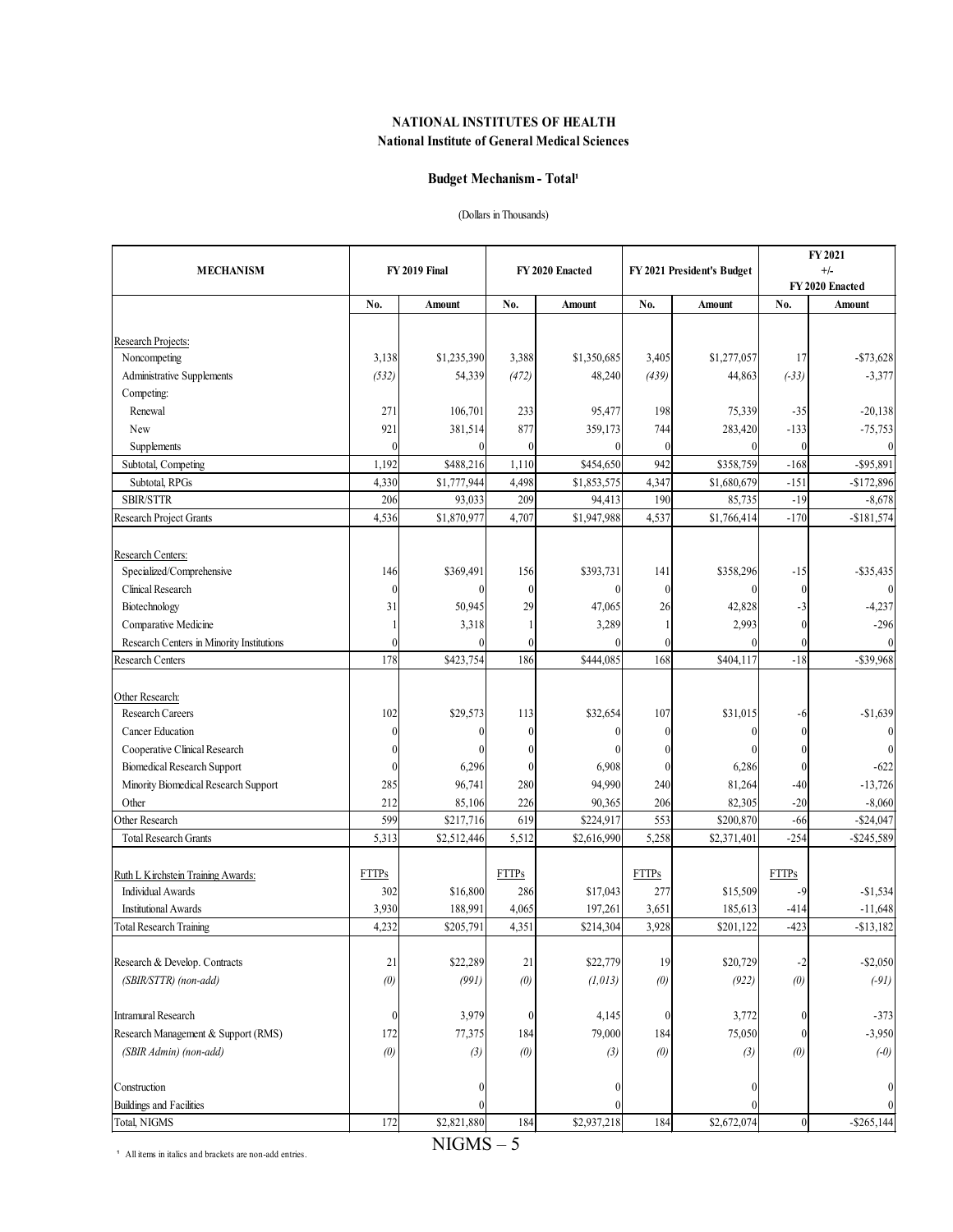## **Major Changes in the Fiscal Year 2021 Budget Request**

Major changes by budget mechanism and/or budget activity detail are briefly described below. The FY 2021 President's Budget reflects the Administration's fiscal policy goals for the Federal Government. Within this framework, NIGMS will pursue its highest research priorities through strategic investments and careful stewardship of appropriated funds:

## Research Project Grants (-\$181.6 million; total \$1,766.4 million):

For FY 2021 the funding of new and early stage investigators will remain a high priority. NIGMS will continue to prioritize the support of investigator-initiated Research Project Grants (RPGs). To offset the costs of an increase in the number of RPG commitments projected in FY 2021 from the ramping up of competing grants in previous years, the Institute plans to reduce noncompeting awards by 7.0 percent. Additionally, competing grants will be given a similar 7.0 percent reduction to average cost. The Competing RPG grant count is estimated to be 168 RPGs less than in FY 2020. This budget represents a 9.3 percent reduction to the overall RPG mechanism.

## Research Center Grants (-\$40.0 million; total \$404.1 million):

In FY 2021, NIGMS will continue to maintain its research center grant portfolio. An overall 9.0 percent reduction to the center mechanism along with a 7.0 percent reduction to committed levels will be applied. Like the overall decrease for the Institute, the Institutional Development Award (IDeA) program will also receive a 9.0 percent reduction. The IDeA total program level in FY 2021 is \$351.8 million.

## Other Research (-\$24.0 million; total \$200.9 million):

This budget represents a 10.7 percent decrease due to the overall sub-mechanisms and programs being reduced by 9.0 percent (consistent with the overall decrease for the Institute) along with the second year of transitioning programs from Other Research and Minority Biomedical Research Support Program (MBRS) into Institutional Training awards. The transition includes moving the Initiative for Maximizing Student Development (IMSD) and the Research Initiative for Scientific Enhancement (RISE), from the MBRS sub-mechanism as well as Bridges to the Baccalaureate and Bridges to the Doctoral, from the Other sub-mechanism, to new programs under the Training mechanism. These new programs established in FY 2020, the Graduate Research Training Initiative for Student Enhancement (G-RISE), the Undergraduate Research Training Initiative for Student Enhancement (U-RISE) and the Bridges Programs are similar to their predecessors. The second phase and fiscal year of moving these trainees and students to these innovative NIGMS programs will better equip the institute to assist and track these fellows along the various stages of their career. This will result in \$16.0 million moving from MBRS and Other Research into Training.

The Maximizing Opportunities for Scientific and Academic Independent Careers (MOSAIC) program is part of NIH's efforts to enhance diversity within the academic biomedical research workforce and is designed to facilitate the transition of talented postdoctoral researchers from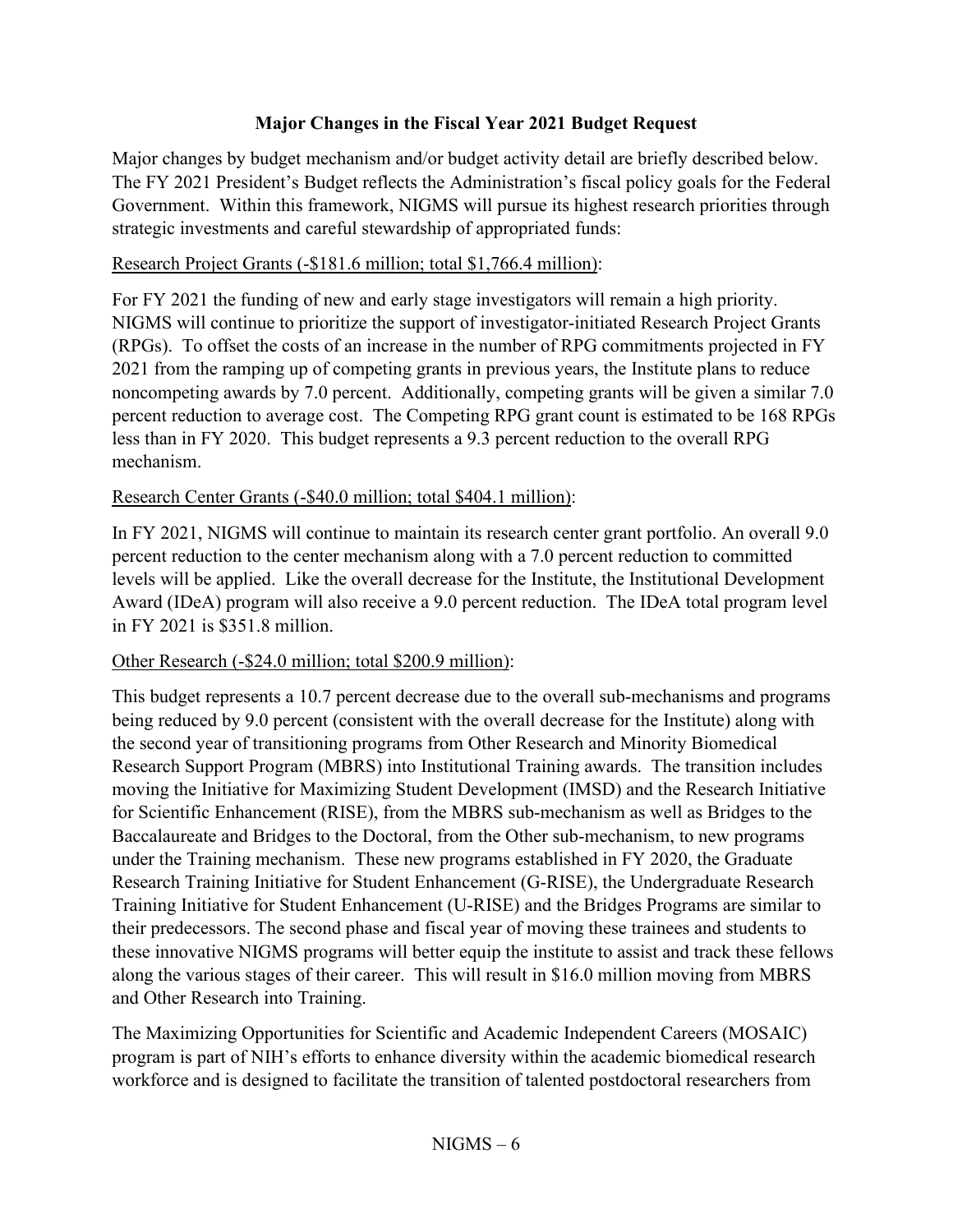diverse backgrounds. The Career and Other Other sub-mechanism under Other Research will include a \$1.3 million increase and \$1.0 million for MOSAIC, respectively.

## Ruth L. Kirchstein Training Awards (-\$13.2 million; total \$201.1 million):

Under this budget, Individual Fellowships receive a 9.0 percent reduction, similar to the overall NIGMS decrease. Institutional Training sees a 5.9 percent decrease due to \$6.1 million transitioning from Other Research, as described above.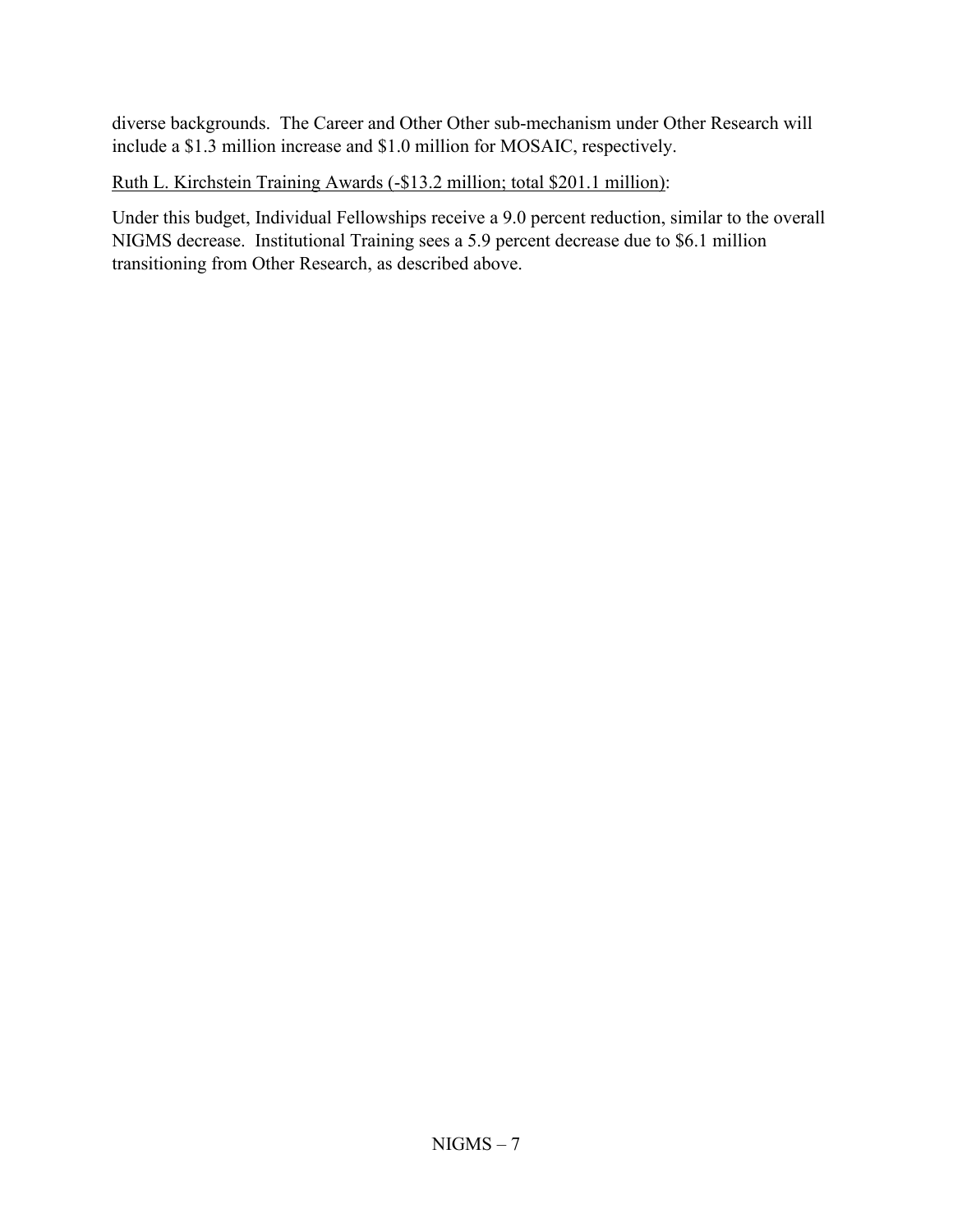#### **Summary of Changes**

| (Dollars in Thousands)                                                             |                                        |                                        |
|------------------------------------------------------------------------------------|----------------------------------------|----------------------------------------|
| FY 2020 Enacted                                                                    |                                        | \$2,937,218                            |
| FY 2021 President's Budget                                                         |                                        | \$2,672,074                            |
| Net change                                                                         |                                        | $-$ \$265,144                          |
|                                                                                    | FY 2021 President's Budget             | <b>Change from FY 2020 Enacted</b>     |
| <b>CHANGES</b>                                                                     | <b>FTEs</b><br><b>Budget Authority</b> | <b>FTEs</b><br><b>Budget Authority</b> |
| A. Built-in:                                                                       |                                        |                                        |
| 1. Intramural Research:                                                            |                                        |                                        |
| a. Annualization of January 2020 pay increase & benefits                           | \$2,274                                | \$16                                   |
| b. January FY 2021 pay increase & benefits                                         | 2,274                                  | 26                                     |
| c. Paid days adjustment                                                            | 2,274                                  | $-9$                                   |
| d. Differences attributable to change in FTE                                       | 2,274                                  | $\mathbf{0}$                           |
| e. Payment for centrally furnished services                                        | 152                                    | $-8$                                   |
| f. Cost of laboratory supplies, materials, other expenses, and non-recurring costs | 1,346                                  | 16                                     |
| Subtotal                                                                           |                                        | \$41                                   |
| 2. Research Management and Support:                                                |                                        |                                        |
| a. Annualization of January 2020 pay increase & benefits                           | \$30,402                               | \$192                                  |
| b. January FY 2021 pay increase $&$ benefits                                       | 30,402                                 | 474                                    |
| c. Paid days adjustment                                                            | 30,402                                 | $-113$                                 |
| d. Differences attributable to change in FTE                                       | 30,402                                 | $\theta$                               |
| e. Payment for centrally furnished services                                        | 9,320                                  | $-491$                                 |
| f. Cost of laboratory supplies, materials, other expenses, and non-recurring costs | 35,328                                 | 602                                    |
| Subtotal                                                                           |                                        | \$664                                  |
| Subtotal, Built-in                                                                 |                                        | \$705                                  |

|                                       |              | FY 2021 President's Budget | <b>Change from FY 2020 Enacted</b> |               |  |
|---------------------------------------|--------------|----------------------------|------------------------------------|---------------|--|
| <b>CHANGES</b>                        | No.          | Amount                     | No.                                | Amount        |  |
| B. Program:                           |              |                            |                                    |               |  |
| 1. Research Project Grants:           |              |                            |                                    |               |  |
| a. Noncompeting                       | 3,405        | \$1,321,920                | 17                                 | $- $77,005$   |  |
| b. Competing                          | 942          | 358,759                    | $-168$                             | $-95,891$     |  |
| c. SBIR/STTR                          | 190          | 85,735                     | $-19$                              | $-8,678$      |  |
| Subtotal, RPGs                        | 4,537        | \$1,766,414                | $-170$                             | $- $181,574$  |  |
| 2. Research Centers                   | 168          | \$404,117                  | $-18$                              | $-$ \$39,968  |  |
| 3. Other Research                     | 553          | 200,870                    | $-66$                              | $-24,047$     |  |
| 4. Research Training                  | 3,928        | 201,122                    | $-423$                             | $-13,182$     |  |
| 5. Research and development contracts | 19           | 20,729                     | $-2$                               | $-2,050$      |  |
| Subtotal, Extramural                  |              | \$2,593,252                |                                    | $-$ \$260,821 |  |
|                                       | <b>FTEs</b>  |                            | <b>FTEs</b>                        |               |  |
| 6. Intramural Research                | $\mathbf{0}$ | \$3,772                    | $\mathbf{0}$                       | $- $414$      |  |
| 7. Research Management and Support    | 184          | 75,050                     | $\mathbf{0}$                       | $-4,614$      |  |
| 8. Construction                       |              | $\Omega$                   |                                    | $\bf{0}$      |  |
| 9. Buildings and Facilities           |              | $\Omega$                   |                                    | $\mathbf{0}$  |  |
| Subtotal, Program                     | 184          | \$2,672,074                | $\mathbf{0}$                       | $-$ \$265,849 |  |
| Total changes                         |              |                            |                                    | $-$ \$265,144 |  |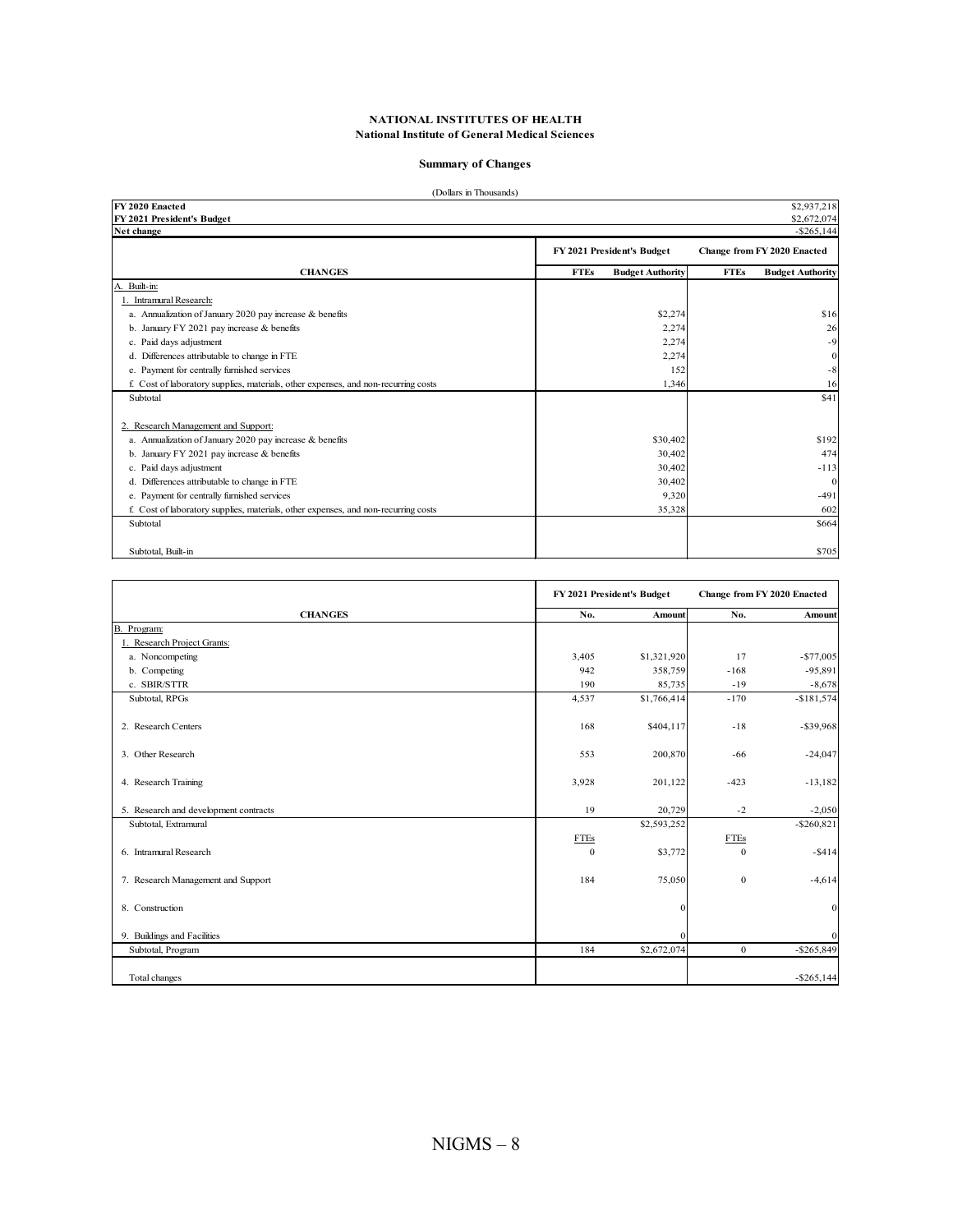## **Fiscal Year 2021 Budget Graphs**



History of Budget Authority and FTEs:

Distribution by Mechanism:



Change by Selected Mechanisms:

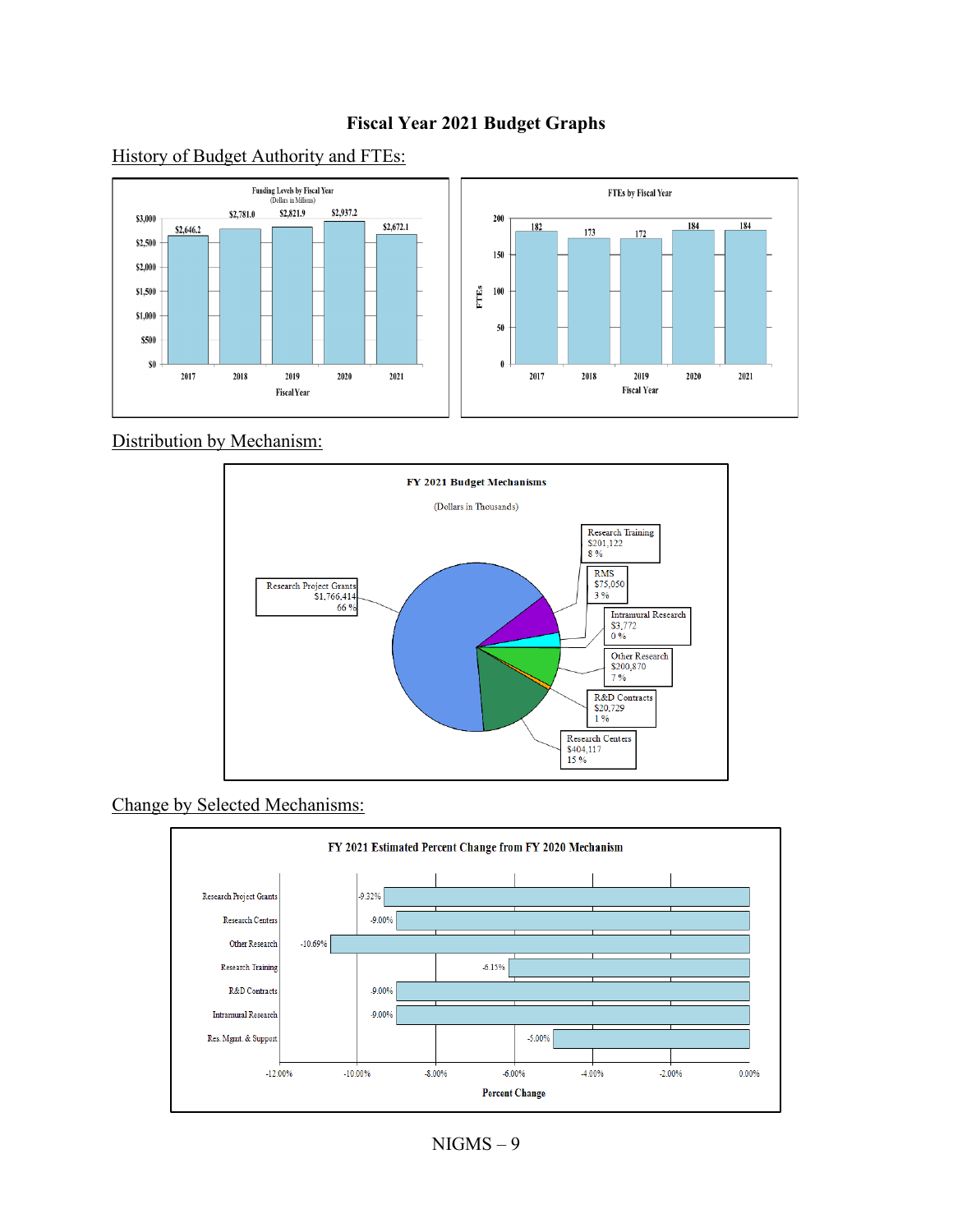#### **Budget Authority by Activity**<sup>1</sup>

(Dollars in Thousands)

|                                                                            |              | <b>FY 2019 Final</b> |            | FY 2020 Enacted |            | <b>FY 2021 President's</b><br><b>Budget</b> |            | <b>FY 2021</b><br>$+/-$<br><b>FY2020</b> |
|----------------------------------------------------------------------------|--------------|----------------------|------------|-----------------|------------|---------------------------------------------|------------|------------------------------------------|
| <b>Extramural Research</b>                                                 | <b>FTE</b>   | Amount               | <b>FTE</b> | Amount          | <b>FTE</b> | Amount                                      | <b>FTE</b> | Amount                                   |
| Detail                                                                     |              |                      |            |                 |            |                                             |            |                                          |
| Biophysics, Biomedical Technology, and Computational<br><b>Biosciences</b> |              | \$549,307            |            | \$572,066       |            | \$519,788                                   |            | $-$ \$52,279                             |
| Genetics and Molecular, Cellular, and Developmental<br>Biology             |              | 842,773              |            | 877,691         |            | 797,483                                     |            | $-80,208$                                |
| Pharmacology, Physiology and Biological Chemistry                          |              | 575,934              |            | 599,796         |            | 544,984                                     |            | $-54,813$                                |
| Training, Workforce Development and Diversity                              |              | 323,908              |            | 337,328         |            | 306,501                                     |            | $-30,827$                                |
| Division for Research Capacity Building                                    |              | 448,604              |            | 467,191         |            | 424,497                                     |            | $-42,695$                                |
| Institutional Development Award (IDeA)                                     |              | (361, 573)           |            | (386, 573)      |            | (351, 781)                                  |            | $(-34, 792)$                             |
| Subtotal, Extramural                                                       |              | \$2,740,526          |            | \$2,854,073     |            | \$2,593,252                                 |            | $-$ \$260,821                            |
| <b>Intramural Research</b>                                                 | $\mathbf{0}$ | \$3,979              | $\bf{0}$   | \$4,145         | $\bf{0}$   | \$3,772                                     | 0          | $-$ \$373                                |
| Research Management & Support                                              | 172          | \$77,375             | 184        | \$79,000        | 184        | \$75,050                                    |            | $-$ \$3,950                              |
| <b>TOTAL</b>                                                               | 172          | \$2,821,880          | 184        | \$2,937,218     | 184        | \$2,672,074                                 | 0          | $-$ \$265,144                            |

<sup>1</sup> Includes FTEs whose payroll obligations are supported by the NIH Common Fund.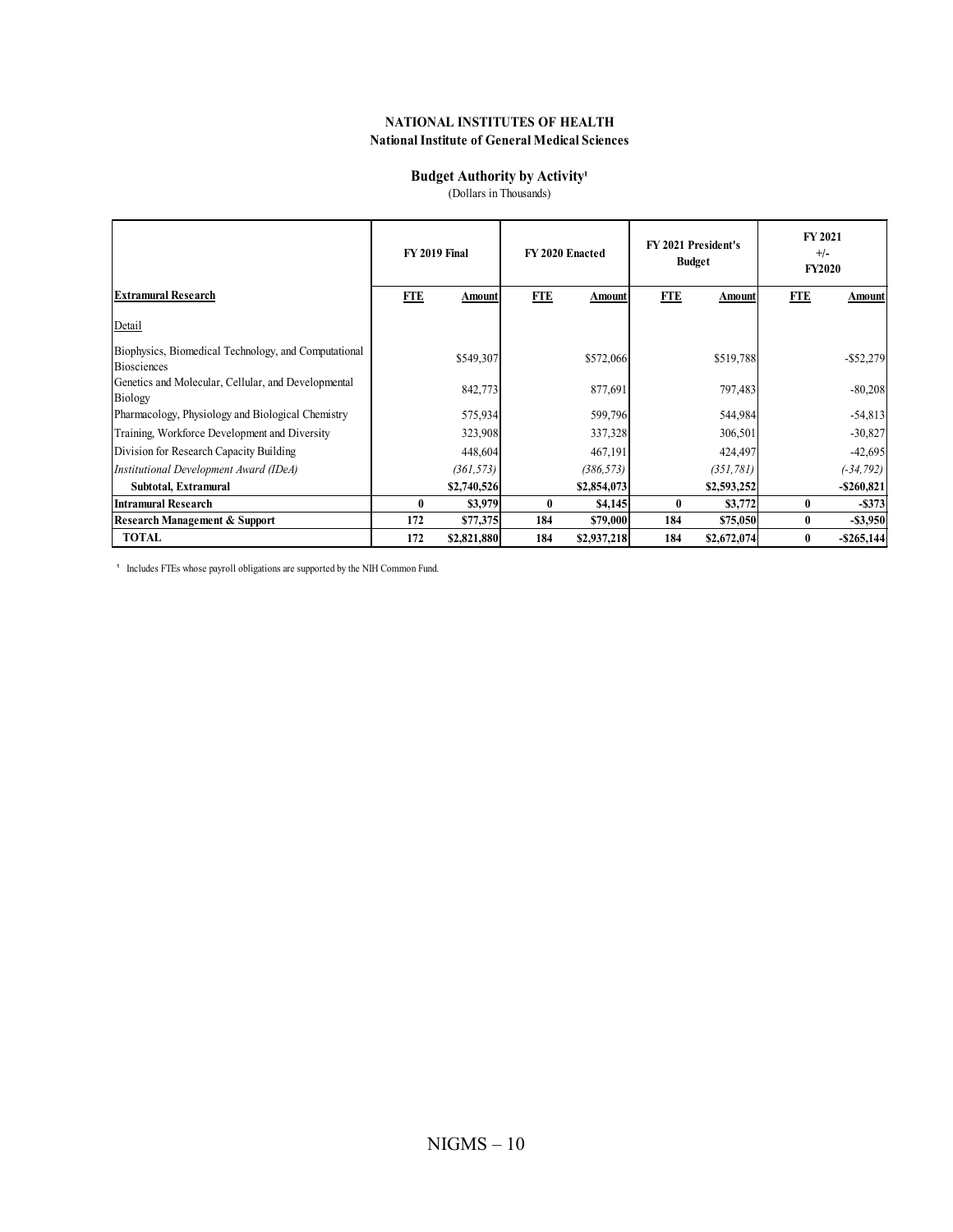|                                       |                                      |                       | Authorizing Legislation   |                 |            |                                        |
|---------------------------------------|--------------------------------------|-----------------------|---------------------------|-----------------|------------|----------------------------------------|
|                                       | litation<br>Act)<br>PHS.<br>Other L. | U.S. Code<br>Citation | 2020 Amount<br>Authorized | FY 2020 Enacted | Authorized | 2021 Amount FY 2021 President's Budget |
| cesearch and Investigation            | Section 301                          | 42§241                | Indefinite                |                 | Indefinite |                                        |
| Vational Institute of General Medical |                                      |                       |                           | \$2,937,218,000 |            | \$2,672,074,000                        |
| Sciences                              | 401(a)<br>Section                    | 42§281                | Indefinite                |                 | ndefinite  |                                        |

**Sciences** 

Total, Budget Authority

Total, Budget Authority \$2,672,074,000 \$2,67,218,000 \$2,67,218,000 \$2,672,037,218,000 \$2,672,074,000

\$2,937,218,000

\$2,672,074,000

| NATIONAL INSTITUTES OF HEALTH | National Institute of General Medical Sciences |  |
|-------------------------------|------------------------------------------------|--|
|                               |                                                |  |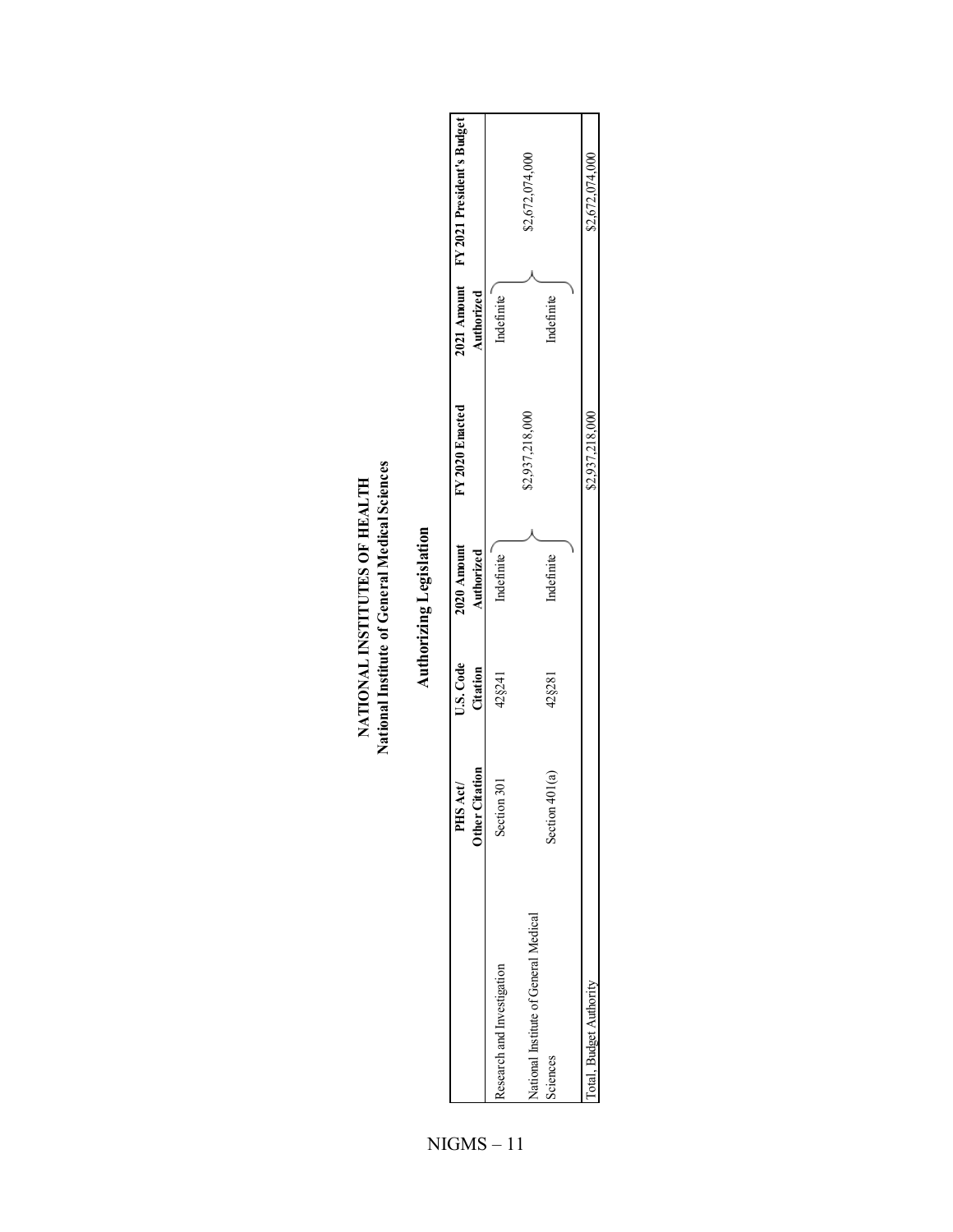| <b>Appropriations History</b> |
|-------------------------------|
|-------------------------------|

| <b>Fiscal Year</b> | <b>Budget Estimate to</b><br><b>Congress</b> | <b>House Allowance</b> | <b>Senate Allowance</b> | Appropriation   |
|--------------------|----------------------------------------------|------------------------|-------------------------|-----------------|
| 2012               | \$2,102,300,000                              | \$2,102,300,000        | \$2,347,309,000         | \$2,434,637,000 |
| Rescission         |                                              |                        |                         | \$4,601,464     |
| 2013               | \$2,378,835,000                              |                        | \$2,387,112,000         | \$2,430,035,536 |
| Rescission         |                                              |                        |                         | \$4,860,071     |
| Sequestration      |                                              |                        |                         | (\$121,971,075) |
| 2014               | \$2,401,011,000                              |                        | \$2,435,570,000         | \$2,364,147,000 |
| Rescission         |                                              |                        |                         | \$0             |
| 2015               | \$2,368,877,000                              |                        |                         | \$2,371,476,000 |
| Rescission         |                                              |                        |                         | \$0             |
| 2016               | \$2,433,780,000                              | \$2,439,437,000        | \$2,511,431,000         | \$2,512,073,000 |
| Rescission         |                                              |                        |                         | \$0             |
| 2017 <sup>1</sup>  | \$2,512,437,000                              | \$2,538,851,000        | \$2,633,755,000         | \$2,650,838,000 |
| Rescission         |                                              |                        |                         | \$0             |
| 2018               | \$2,185,509,000                              | \$2,713,775,000        | \$2,887,194,000         | \$2,785,400,000 |
| Rescission         |                                              |                        |                         | \$0             |
| 2019               | \$2,572,669,000                              | \$2,818,667,000        | \$2,874,292,000         | \$2,872,780,000 |
| Rescission         |                                              |                        |                         | \$0             |
| 2020               | \$2,472,838,000                              | \$3,033,183,000        | \$2,969,113,000         | \$2,937,218,000 |
| Rescission         |                                              |                        |                         | \$0             |
| 2021               | \$2,672,074,000                              |                        |                         |                 |

<sup>1</sup> Budget Estimate to Congress includes mandatory financing.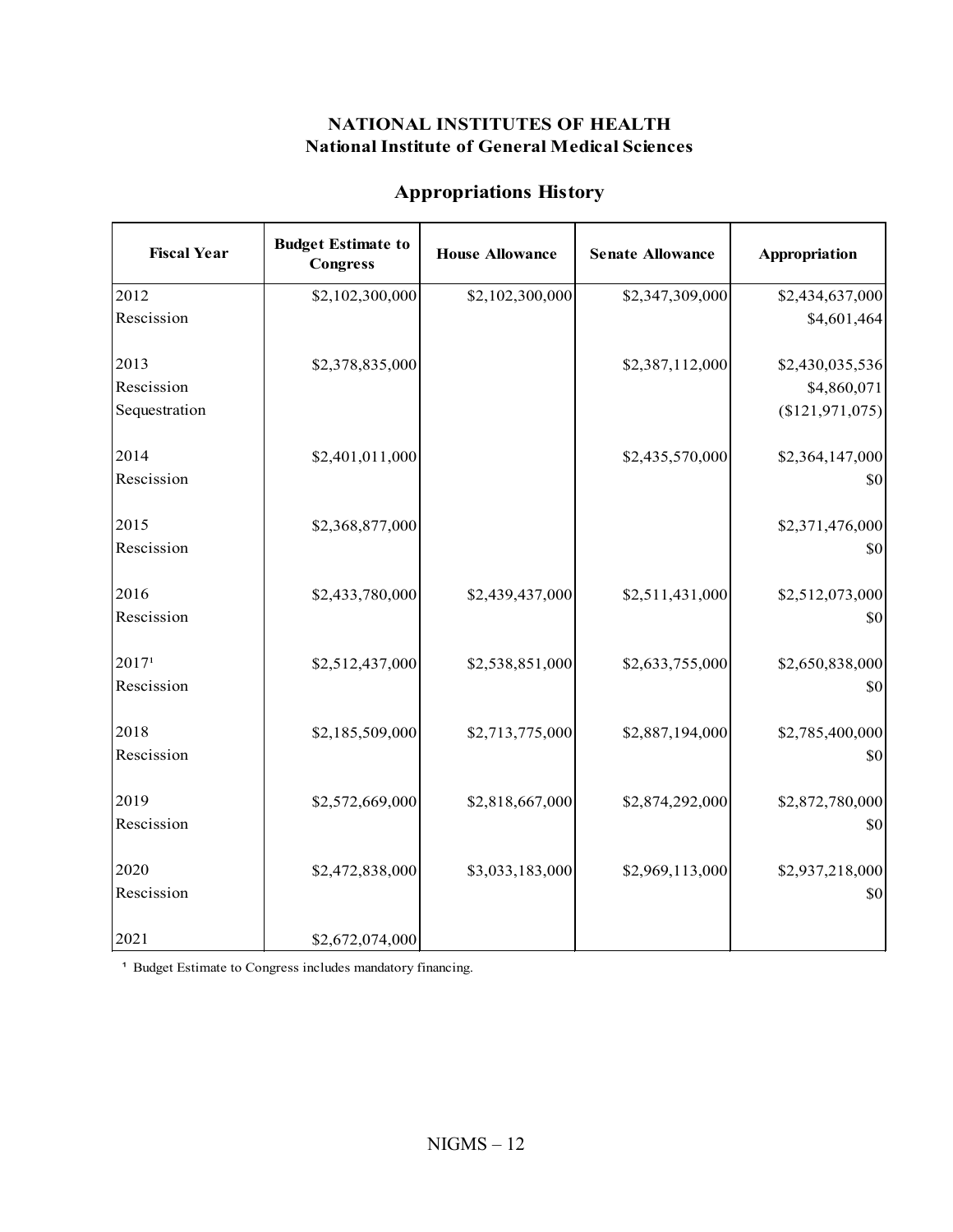#### **Justification of Budget Request**

#### *National Institute of General Medical Sciences*

Authorizing Legislation: Section 301 and Title IV of the Public Health Service Act, as amended.

|            | Duugu Authority (DA). |                 |                 |                 |
|------------|-----------------------|-----------------|-----------------|-----------------|
|            | FY 2019               | FY 2020         | FY 2021         | $FY 2021 + / -$ |
|            | Actual                | Enacted         | <b>PR</b>       | FY 2020         |
| BA         | \$2,821,880,000       | \$2,937,218,000 | \$2,672,074,000 | $-265,144,000$  |
| <b>FTE</b> | 172                   | -84             | 184             |                 |

Program funds are allocated as follows: Competitive Grants/Cooperative Agreements; Contracts; Direct Federal/Intramural and Other.

#### **Director's Overview**

The National Institute of General Medical Sciences (NIGMS) has been and continues to be a powerful engine of scientific discovery and progress. NIGMS supports a broad spectrum of fundamental or "basic" research ranging from studies of organisms, cells, genes, and molecules to whole biological systems. Support of fundamental research yields tremendous dividends by increasing our understanding of various biological processes and thereby driving advances in disease prevention, detection, diagnosis, and treatment. In addition to its focus on supporting fundamental science, the Institute also supports research in specific clinical areas that affect multiple organ systems. An indicator of both the importance and impact of NIGMS-funded research is that NIGMS grantees have won 90 Nobel Prizes over the course of the Institute's history.

In addition to its support of fundamental biomedical research, NIGMS is committed to sustaining a talented, well-trained, robust, and diverse scientific workforce. The Institute's training and capacity building programs focus on training the next generation of scientists, enhancing the diversity of the scientific workforce, and building biomedical research capacity in states throughout the country where the level of NIH research support has been historically low.

### **Optimizing Support for Investigator-Initiated Research**

 $Bulact$  Authority  $(B \Lambda)$ .

Because it is impossible to predict when and where scientific advances or breakthroughs will originate, NIGMS has historically pursued a broad and varied array of scientific research areas. Such areas include, but are not restricted to, molecular, cellular, developmental, and computational biology; data science; chemistry and biochemistry; physiology and pharmacology; and genetics and biotechnology. In the past, NIGMS has supported these areas of research by utilizing a combination of grant mechanisms, such as investigator-initiated awards, program project grants, cooperative agreements, and a variety of larger, center-based grants and awards.

NIGMS prioritizes support for individual investigator-initiated research through R01 and R35 research project grant mechanisms. The NIGMS R35 Maximizing Investigators' Research Award (MIRA), for instance, is intended to optimize scientific creativity and flexibility, enhance the stability of overall support, reduce administrative burden, and promote early-stage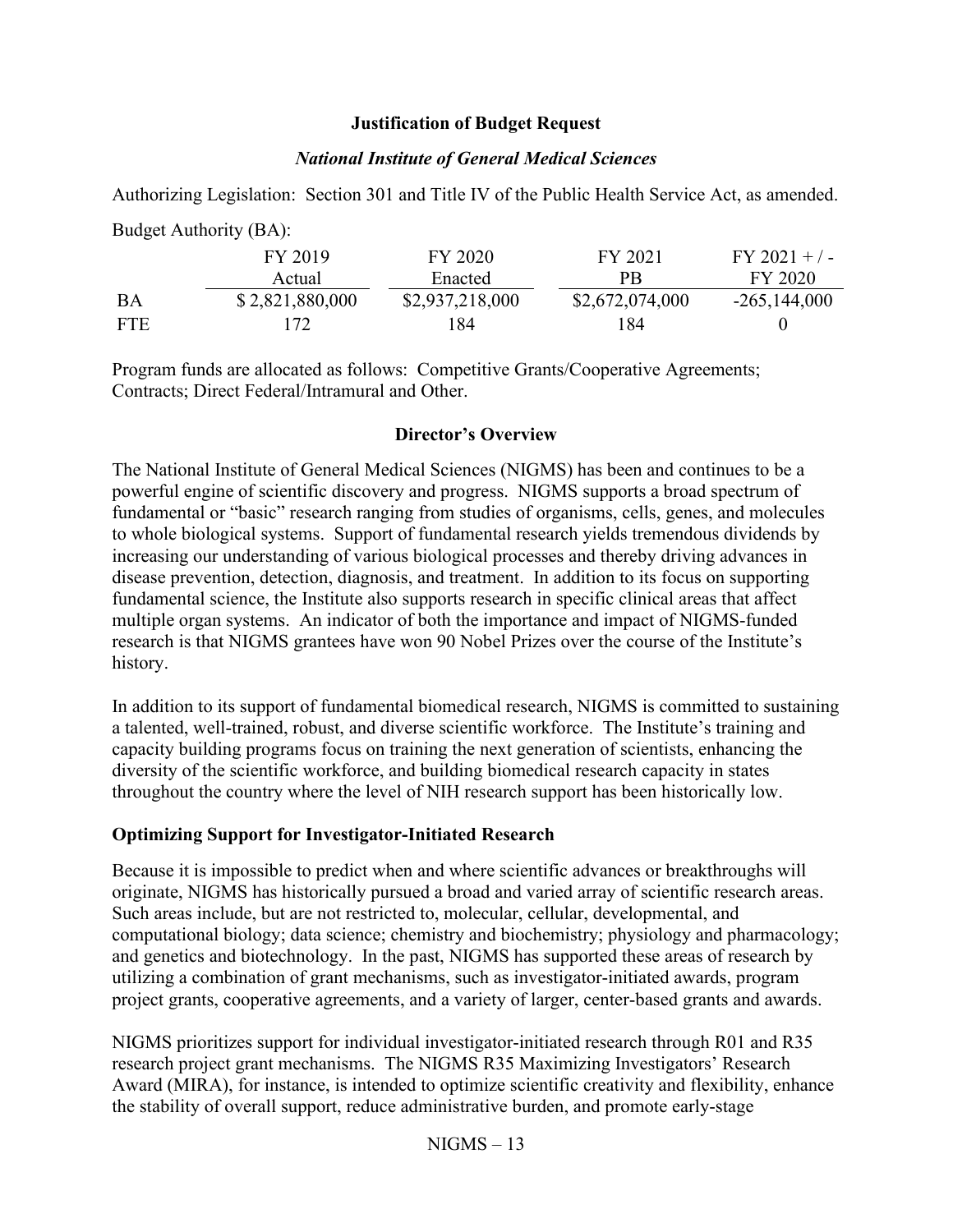investigator inclusion in scientific research. The MIRA funding mechanism, now in its fifth year of operation, has funded 455 Early Stage Investigators (ESIs) and 533 Established Investigators (EIs) as of FY 2019. Through MIRA, scientists have been able to open new lines of inquiry and research, including, for example, areas associated with chromosomal rearrangement and induced pluripotent stem cells. In addition, MIRA has directly contributed to an 83 percent increase in the number of ESIs supported by NIGMS (e.g., 128 ESIs were funded in FY 2015 relative to 229 ESIs who were funded in FY 2019).

Looking toward the future, NIGMS plans to continue to support the full spectrum of investigator-initiated research by optimizing support for R01s and R35 MIRAs while also providing opportunities to support team science through the new Collaborative Program Grants for Multidisciplinary Teams  $(RM1)^{1}$  $(RM1)^{1}$  $(RM1)^{1}$  This new approach to supporting team science will replace the array of different funding approaches used previously by the Institute and is designed to support more efficiently and effectively the studies of complex problems that require highlyintegrated, multidisciplinary teams of investigators.

## **Enhancing Diversity in Graduate Education and the Academic Research Workforce**

NIGMS has recognized the historical need for enhanced diversity and representation in the biomedical research enterprise and has thus maintained a strong commitment to the principles of equity, diversity, and inclusion. This commitment is reflected in the breadth and success of longstanding NIGMS programs that aim to increase both the number and competitiveness of biomedical and behavioral research scientists, including those from historically underrepresented groups, in a manner that cuts across disciplinary lines.

NIGMS supports several undergraduate- and graduate-level programs aimed at enhancing the diversity of students who receive doctoral degrees (e.g., Ph.D.s) in the biomedical sciences, including the Research Training Initiative for Student Enhancement (RISE), Maximizing Access to Research Careers (MARC), and Initiative for Maximizing Student Development (IMSD) programs.

NIGMS has been optimizing its diversity- and representation-enhancing efforts to ensure inclusion of multiple institutions and institution types throughout the country (e.g.,  $T32$ ) institutional training awards), participation of individuals from a wide variety of backgrounds (e.g., low socio-economic and/or rural backgrounds, or first-generation college students), as well as supporting multiple stages of the career pathway, including pre-undergraduate (e.g., the Science Education Partnership Awards, also known as SEPA).

Although the number of students from underrepresented (UR) groups receiving Ph.D.s in the biomedical sciences has increased significantly over the last 25 years due to both historical and current diversity enhancing efforts, the number of UR Ph.D.s in academic faculty positions has not increased proportionally.<sup>[2](#page-13-1)</sup> Therefore, as a future target, NIGMS will direct efforts at filling

<span id="page-13-0"></span><sup>1</sup> [https://www.nigms.nih.gov/grants/RM1/Pages/Collaborative-Program-Grant-for-Multidisciplinary-Teams-](https://www.nigms.nih.gov/grants/RM1/Pages/Collaborative-Program-Grant-for-Multidisciplinary-Teams-(RM1).aspx) [\(RM1\).aspx](https://www.nigms.nih.gov/grants/RM1/Pages/Collaborative-Program-Grant-for-Multidisciplinary-Teams-(RM1).aspx)

<span id="page-13-1"></span><sup>2</sup> Gibbs, et al. eLife 2016, www.ncbi.nlm.nih.gov/pubmed/27852433; Meyers et al, PLOS One 2018, www.ncbi.nlm.nih.gov/pubmed/29338019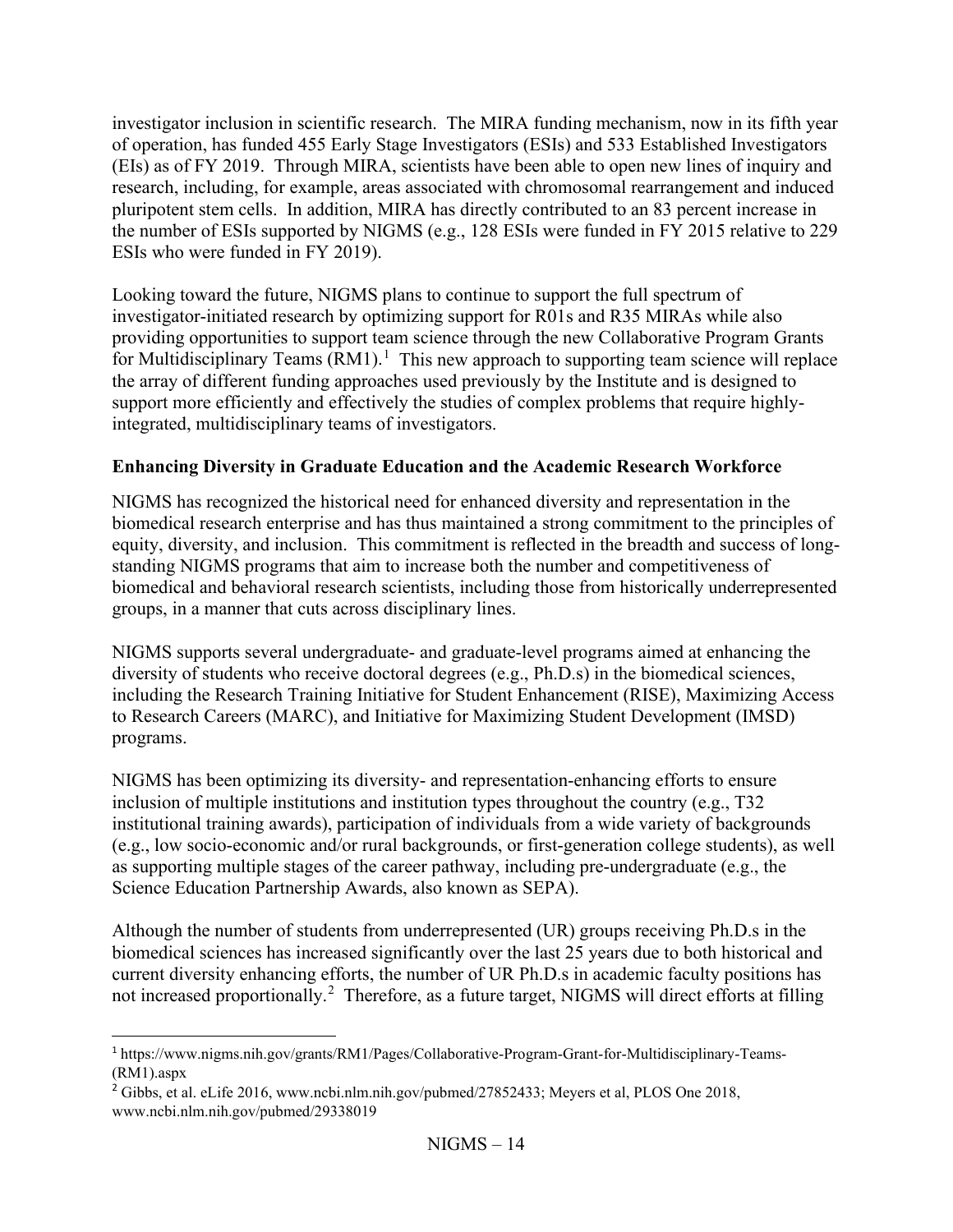this critical need by facilitating career transitions that heighten diversity and representation in academic faculty positions at institutions throughout the country. For example, the recently launched Maximizing Opportunities for Scientific and Academic Independent Careers (MOSAIC) program will focus on the transition of talented postdoctoral researchers from diverse backgrounds (including women) into independent faculty careers in research-intensive institutions.[3](#page-14-0) The earliest start date for these awards is anticipated to be the fall of 2020.

### **Supporting Advancements in Biomedical Imaging**

For over 20 years, NIGMS has helped advance the field of biomedical imaging by supporting the development, dissemination, and provision of access to various imaging technologies, equipment, and facilities. A growing number of imaging modalities and strategies have the potential to enable fundamental breakthroughs at the cellular and subcellular levels. These strategies will, in turn, lead to a heightened understanding of cellular structure and function and how disruptions in normal structure lead to disease states.

Two decades ago, cells could be visualized using light microscopes, while sub-cellular structures such as organelles and other intracellular components could be examined using black and white transmission electron microscopy (TEM). Researchers could assemble models of small- and medium-sized molecules using X-ray crystallography and nuclear magnetic resonance (NMR) spectroscopy.

Since that time, NIGMS has supported work that has catalyzed advances in these various imaging modalities. Crystallography techniques, for instance, can now determine much larger structures than previously possible. Researchers can also use color in TEM. Imaging of cellular structures is feasible at significantly higher levels of resolution. Current imaging techniques also allow for the tracking of individual (i.e., single) molecules within cells. Cryo-electron microscopy (the subject of the 2017 Nobel Prize in Chemistry, awarded to an NIGMS grantee and two other recipients<sup>[4](#page-14-1)</sup>) and micro-electron diffraction, for instance, are comparatively newer techniques that simplify and improve the imaging of biomolecules.

Cellular imaging will continue to have a significant impact on biological research and our understanding of interactions between molecular components within the cell as well as the dynamics of single molecules in both normal and abnormal cells. As it has done previously, NIGMS will continue to expand and evolve the development, dissemination, and access to higher-resolution, next-generation, and cutting-edge imaging technologies, capabilities, and facilities. For example, NIGMS recently issued two Funding Opportunity Announcements for cryo-electron tomography service centers and an associated hub as part of the Common Fund Transformative Cryo-EM Initiative.<sup>[5](#page-14-2)</sup> The evolution of these capabilities will have a significant

<span id="page-14-0"></span><sup>3</sup> [https://loop.nigms.nih.gov/2019/03/early-notice-concept-clearance-for-the-maximizing-opportunities-for](https://loop.nigms.nih.gov/2019/03/early-notice-concept-clearance-for-the-maximizing-opportunities-for-scientific-and-academic-independent-careers-mosaic-program-ue5-and-k99-r00-to-promote-diversity-in-the-biomedical-research-work/)[scientific-and-academic-independent-careers-mosaic-program-ue5-and-k99-r00-to-promote-diversity-in-the](https://loop.nigms.nih.gov/2019/03/early-notice-concept-clearance-for-the-maximizing-opportunities-for-scientific-and-academic-independent-careers-mosaic-program-ue5-and-k99-r00-to-promote-diversity-in-the-biomedical-research-work/)[biomedical-research-work/](https://loop.nigms.nih.gov/2019/03/early-notice-concept-clearance-for-the-maximizing-opportunities-for-scientific-and-academic-independent-careers-mosaic-program-ue5-and-k99-r00-to-promote-diversity-in-the-biomedical-research-work/)

<span id="page-14-1"></span><sup>4</sup> NIH Grantee Wins 2017 Nobel Prize in Chemistry, NIH News Releases, October 4, 2017.

<span id="page-14-2"></span>https://www.nih.gov/news-events/news-releases/nih-grantee-wins-2017-nobel-prize-chemistry#overlay-context <sup>5</sup> RFA-RM-19-009: Service Centers for Cryoelectron Tomography, June 21, 2019,

https://grants.nih.gov/grants/guide/rfa-files/; RFA-RM-19-009.html; RFA-RM-19-010: Service Network Hub for Cryoelectron Tomography, June 21, 2019, https://grants.nih.gov/grants/guide/rfa-files/RFA-RM-19-010.html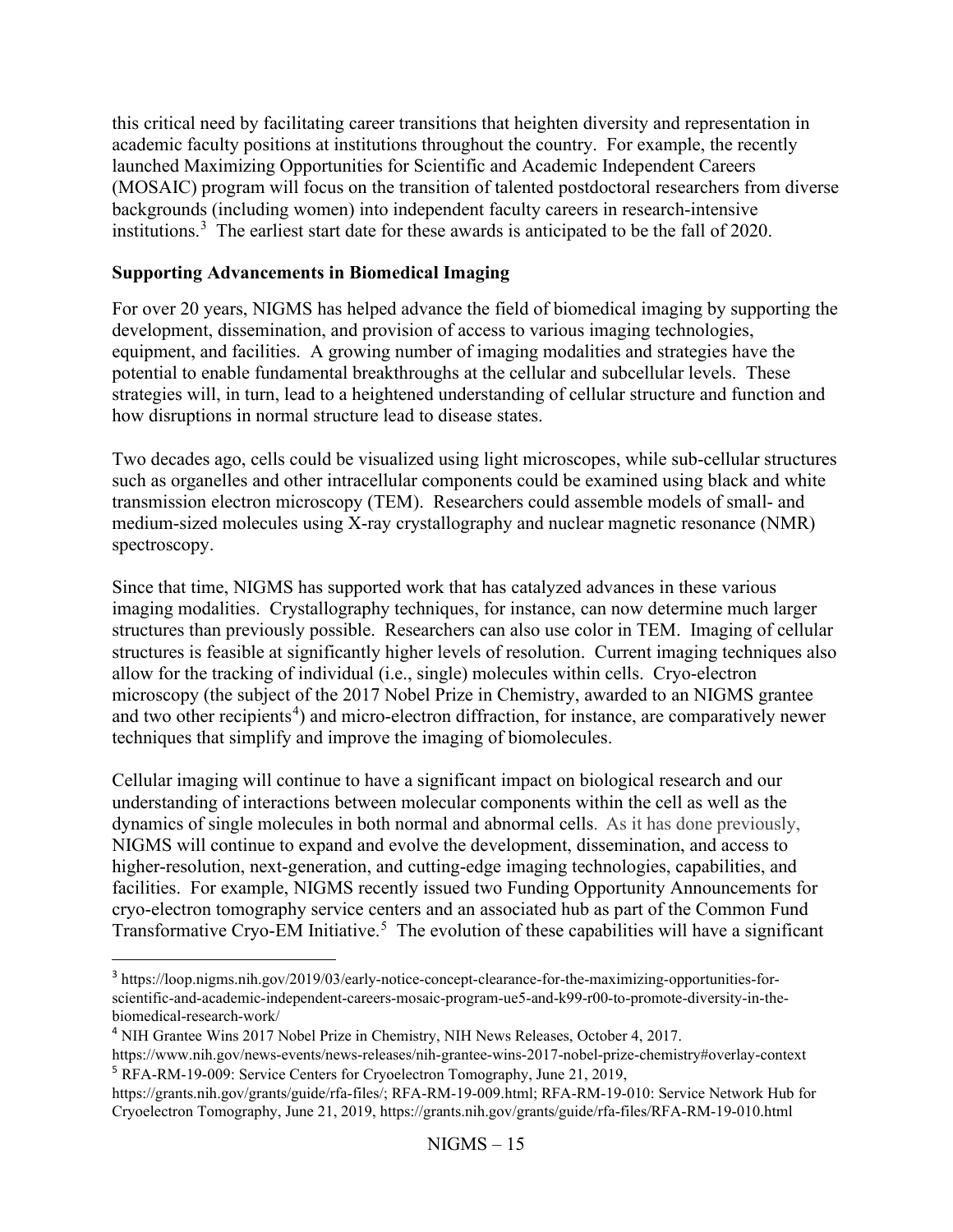impact on our understanding of biological processes and the diseases which affect or disrupt them.

## **Institutional Development and Capacity Building: Strengthening Rural Health Research**

One of NIGMS' core programs is the Institutional Development Award (IDeA), which was established by congressional mandate in 1993 to broaden the geographic distribution of NIH funding. The IDeA program has pursued this objective by building research capacity at academic institutions in states that have historically received a disproportionately low level of NIH support. The program enhances the ability of investigators from these institutions to compete successfully for additional research funding while also serving the research needs of medically underserved communities in IDeA states.

The IDeA program currently consists of several well-established and widely-known funding initiatives, including the Centers of Biomedical Research Excellence (COBRE), the IDeA-state Networks of Biomedical Research Excellence (INBRE), and the IDeA Clinical and Translational Research (CTR) Network. Taken together, these initiatives support basic, translational, and clinical research, in addition to research training, faculty development, and research infrastructure improvements. The initiatives also address the needs of medically underserved communities in IDeA states. Recently, and as part of the continuing evolution of the IDeA program, NIGMS established the Regional Technology Transfer Accelerator Hubs for IDeA states in each of the four IDeA regions (central, northeast, southeast, and western regions).<sup>[6](#page-15-0)</sup> These accelerator hubs provide both consulting services and skills development in entrepreneurship, technology transfer, small business finance, and other areas needed to transform important discoveries made in the laboratory into potentially viable commercial products that address human health.

Supporting research related to the specific health needs of unique populations within IDeA states is an important aspect of the IDeA program. Since most IDeA-eligible states include rural populations and in light of the ongoing opioid epidemic and other health-related challenges that are prevalent or evolving in rural America, NIGMS is looking to further strengthen its support of rural health research by focusing additional capacity in this area. IDeA-CTRs, for instance, will focus on statewide or multi-state infrastructures that address a broad spectrum of health-related challenges faced by the specific populations in IDeA states. Furthermore, COBRE programs that focus on rural health challenges and engage primary care physicians in Practice-Based Research Networks will be strongly encouraged.

## **Understanding and Leveraging the Potential of Stem Cells: iPSCs**

Almost two decades ago, NIGMS began supporting the development of effective approaches and model systems for studying pluripotent stem cells; i.e., undifferentiated cells that can potentially produce any cell or tissue the body needs to repair itself. Since 2002, when NIGMS hosted its first Workshop on the Basic Biology of Mammalian Stem Cells, the Institute has supported a series of initiatives and meetings to understand better the unique properties of pluripotent stem cells and how these cells might be exploited as a model system to help advance the study of basic

<span id="page-15-0"></span><sup>6</sup> <https://www.nigms.nih.gov/Research/mechanisms/Pages/STTR-Regional-Technology-Transfer.aspx>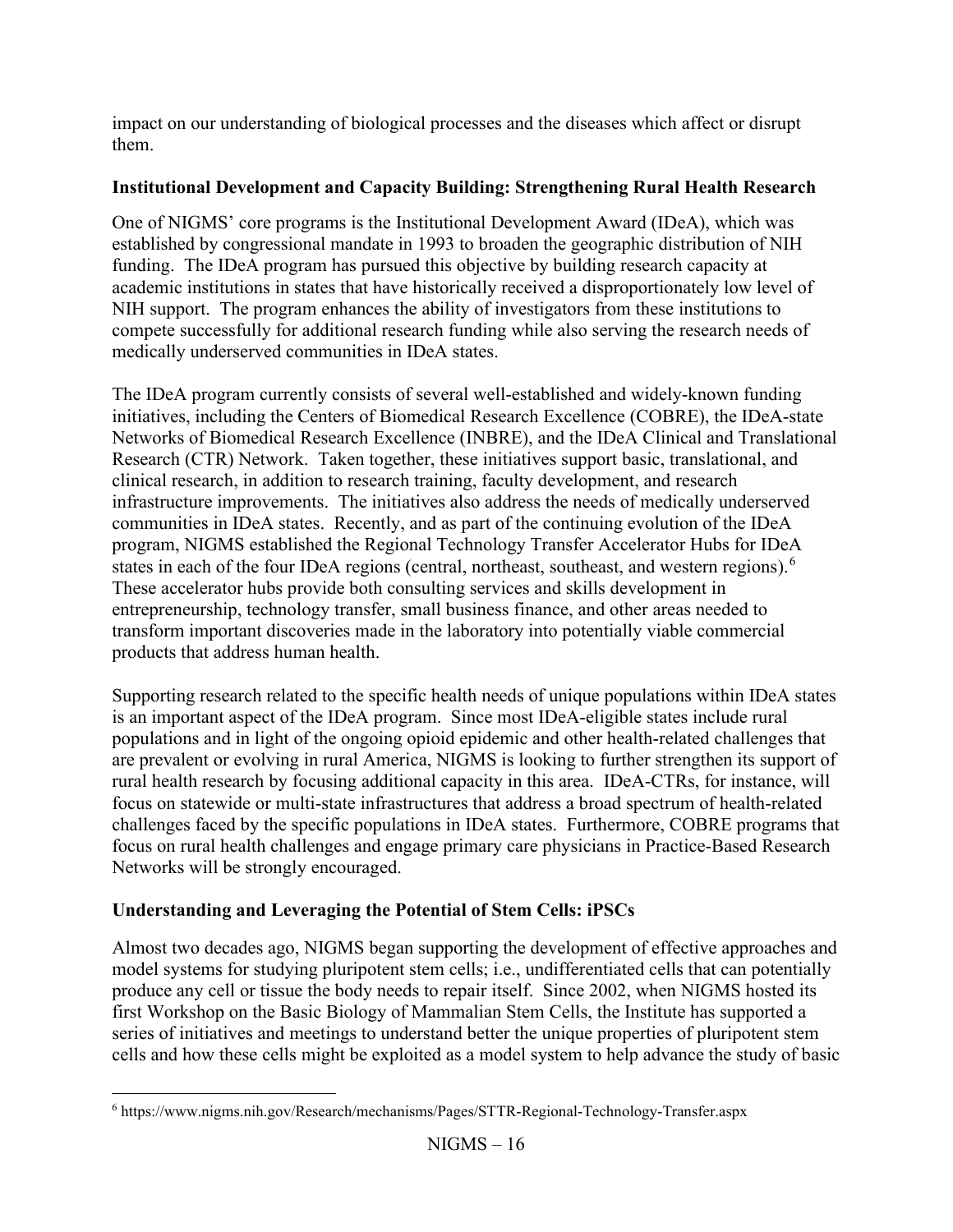research problems. In 2007, NIGMS researchers were able to refine work in the area of stem cell biology with the fundamental discovery of reprogramming somatic adult cells (e.g., skin cells) into pluripotent stem cells, known as induced pluripotent stem cells (iPSCs).<sup>[7](#page-16-0)</sup>

NIGMS currently supports – and will continue to support – research into iPSCs to understand better the unique properties of these cells and to consider how they might best be leveraged as model systems to advance further our understanding of basic research problems, their associated biology, and their relationship to human health. Specific examples include organ or limb regeneration, wound healing, and generation of model systems such as organoids to understand better human development and disease. In addition to work in academic laboratories, NIGMS is supporting research by small businesses aimed at improving iPSC technologies, including through a recent Small Business Innovation Research (SBIR) Funding Opportunity Announcement (FOA) that was led by NIGMS. $8<sup>8</sup>$  $8<sup>8</sup>$ 

## **Examples of NIGMS Achievements Since FY 2015**

- a. The number of ESIs receiving their first major competing NIGMS Research Project Grant (RPG) increased from 128 in FY 2015 to 229 in FY 2019, in part due to the introduction of the MIRA program in FY 2016.
- b. NIGMS was able to support a record number of RPGs in FY 2019 (4,330 overall, 1,192 competing, and 3,138 noncompeting); these numbers represent an increase of approximately 15 percent above the number of RPGs supported in FY 2015 (3,754 overall, 1,074 competing, and 2,680 noncompeting).
- c. The IDeA program was able to achieve targeted enhancements: The IDeA Clinical and Translational Research (IDeA-CTR) initiative promotes the advancement of clinical and translational research that addresses regional health challenges and concerns. Between FY 2015 and FY 2019, the number of IDeA-CTRs has increased from 3 to 11.
- d. NIGMS launched its new technology development pipeline (see Program Portrait) and has already funded 93 high-risk, high-reward Exploratory R21 grants and 98 Focused Technology R&D R01 grants.
- e. NIGMS provided \$21 million in funding to the National Cryo-Electron Microscopy Centers (see Program Portrait) to allow each of them to acquire an additional microscope, significantly enhancing their ability to provide access to this cutting-edge technology to researchers across the country, regardless of the institution or state in which they work. The Institute also provided funding to 26 institutions to acquire or refurbish helium recycling systems for their high-end instrumentation that requires liquid helium (e.g., magnetic resonance imaging (MRIs)). This program met a critical need caused by the

<span id="page-16-0"></span><sup>7</sup> Yu J, Vodyanik MA, Smuga-Otto K, Antosiewicz-Bourget J, Frane JL, Tian S, Nie J, Jonsdottir GA, Ruotti V, Stewart R, Slukvin II, Thomson JA., Induced pluripotent stem cell lines derived from human somatic cells., Science. 2007 DOI: 10.1126/science.1151526

<span id="page-16-1"></span><sup>8</sup> RFA: Methods to Improve Reproducibility of Human iPSC Derivation, Growth and Differentiation (SBIR), May 21, 2019, https://grants.nih.gov/grants/guide/rfa-files/RFA-GM-19-001.html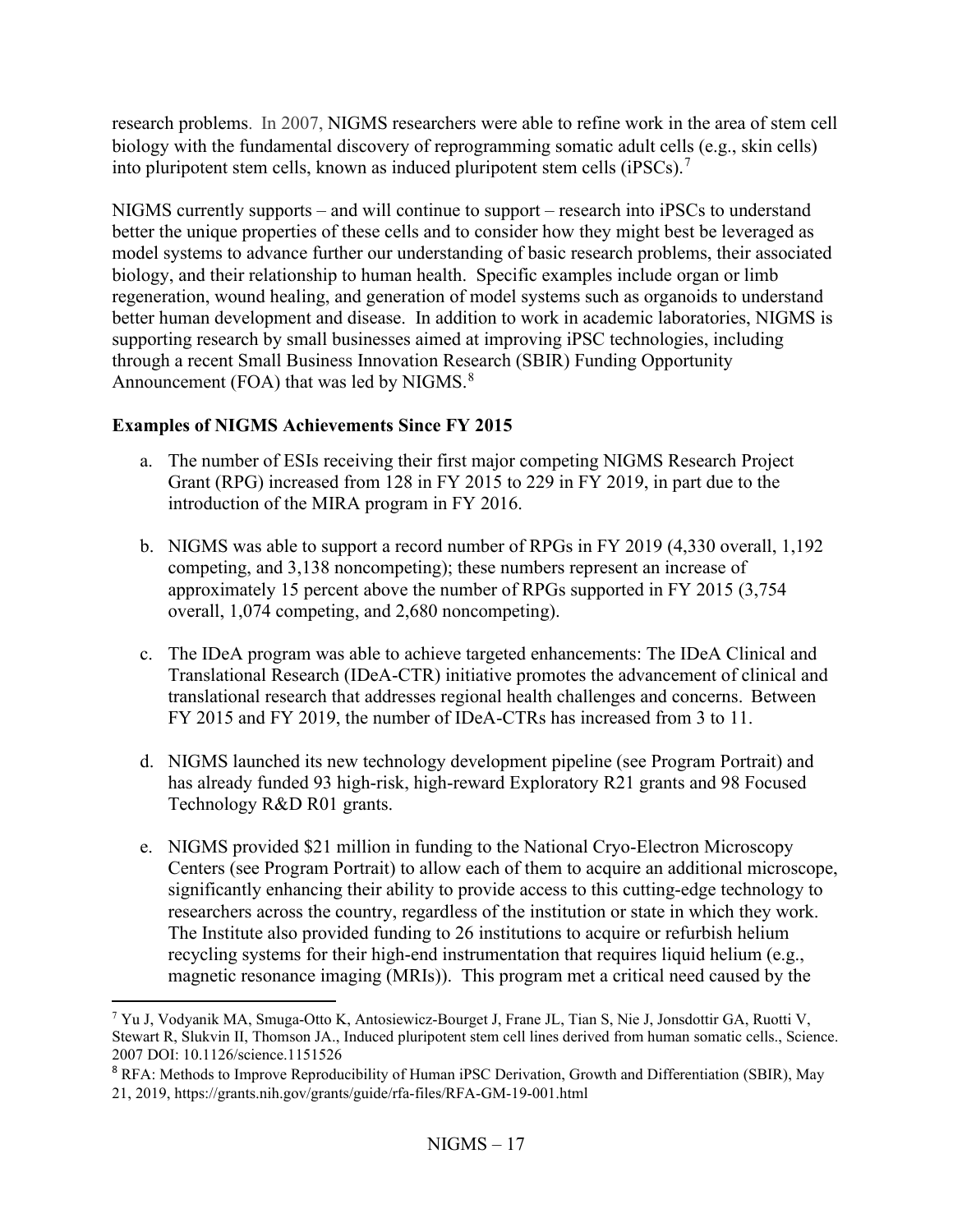worldwide helium shortage, and it is estimated that it will pay for itself in cost savings to institutions within four years.

**Overall Budget Policy:** The FY 2021 President's Budget request for NIGMS is \$2,672.1 million, a decrease of \$265.1 million or 9.0 percent compared to the FY 2020 Enacted level.

## **Program Descriptions and Accomplishments**

**Genetics and Molecular, Cellular, and Developmental Biology (GMCDB):** The GMCDB division supports research to understand the structure and function of cells and cellular components, and the cellular and molecular mechanisms that underlie inheritance, gene expression, and development. The results of this research form the foundation for advances in diagnosing, preventing, treating, and curing a wide variety of diseases. Most of the projects supported by the division make use of research organisms, which advance the general understanding of biological processes. To complement GMCDB's substantial investment in research that is performed in a wide variety of research organisms, GMCDB will also employ FY 2020 funds to bolster human research studies aimed at revealing the generalizable principles of the genetics of human biology and human disease.

**Budget Policy:** The FY 2021 President's Budget request for the GMCDB program is \$797.5 million, a decrease of \$80.2 million or 9.1 percent compared to the FY 2020 Enacted level. GMCDB expenditures will support individual investigators seeking fundamental knowledge about biological processes. GMCDB will continue its support for collaborative research on cellular, molecular, and genomic studies in animal models, as well as research into specific genetic variants within complex disorders.

**Pharmacology, Physiology, and Biological Chemistry (PPBC):** The PPBC division supports a broad spectrum of research aimed at improving the molecular-level understanding of fundamental biological processes and discovering approaches to their control. Research supported by the division takes a multifaceted approach to problems in pharmacology, physiology, biochemistry, and biological chemistry that are very basic in nature. The goals of supported research include an improved understanding of drug action and of anesthesia; mechanisms underlying responses to drugs; new methods and targets for drug discovery; advances in natural products synthesis; an enhanced understanding of biological catalysis; knowledge of metabolic regulation and fundamental physiological processes; and the integration and application of basic physiological, pharmacological, and biochemical research to clinical issues in anesthesia, sepsis, injury, and critical illness. The division works to ensure that research approaches are state-of-the-art and employ the optimal research organisms for the problems being addressed.

**Budget Policy:** The FY 2021 President's Budget request for the PPBC program is \$545.0 million, a decrease of \$54.8 million or 9.1 percent compared to the FY 2020 Enacted level. PPBC will continue to emphasize the support of investigator-initiated research grants related to basic pharmacology, biochemistry, and chemistry that inform knowledge of how small molecules influence human health.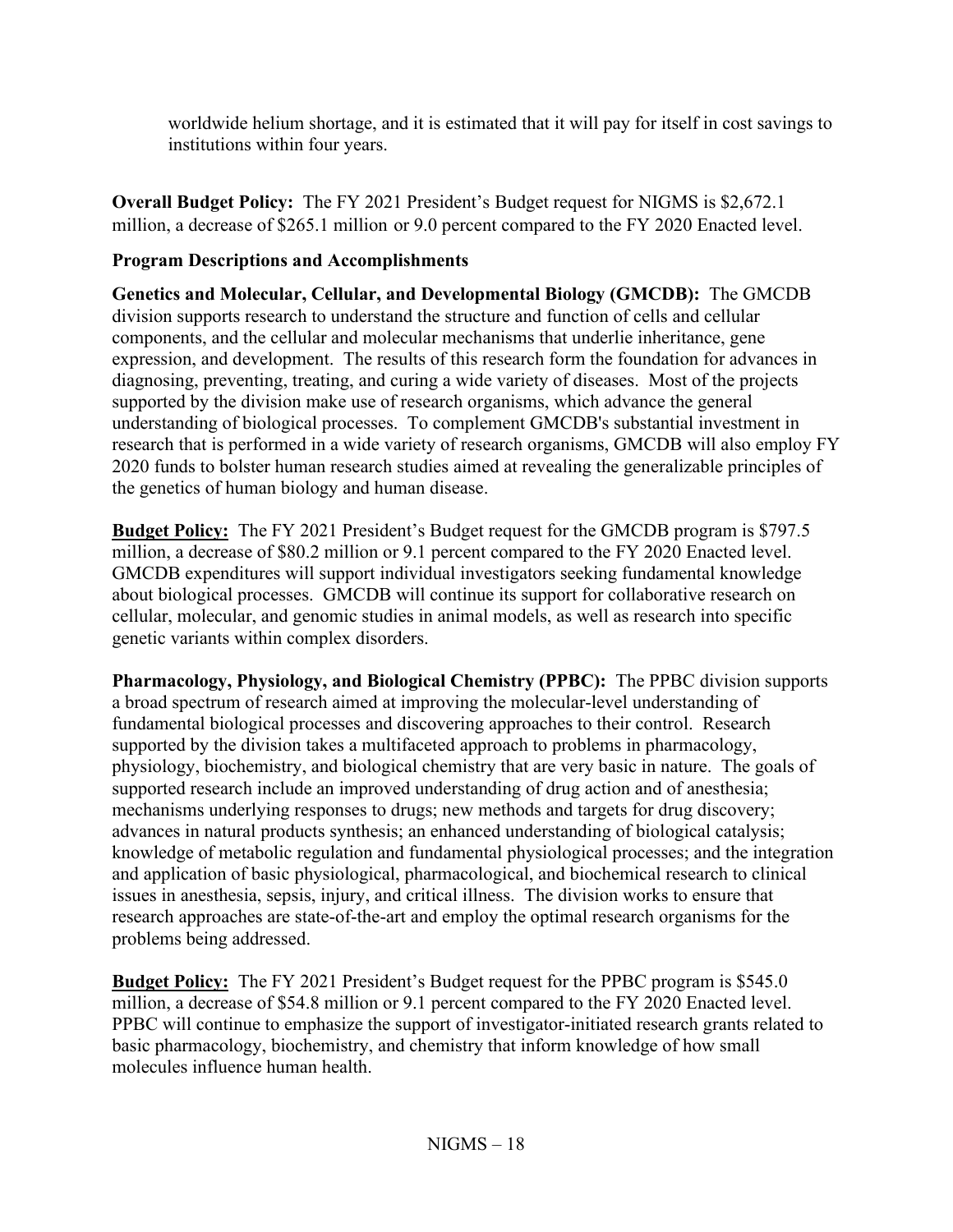**Biophysics, Biomedical Technology, and Computational Biosciences (BBCB):** The BBCB division facilitates advances in basic biomedical research by supporting technology and computational research and the development and application of biophysical and computational methods and tools, such as analytical methods, mathematical modeling, and simulations. This year, major new efforts in BBCB include enhancement of support for data resources and artificial intelligence approaches (e.g., computational facilities, software, and machine learning) to address fundamental biomedical research questions. BBCB also supports biophysical techniques and studies, derived from the physical and engineering sciences, to develop and improve measurement and analysis of macromolecular, cellular, and organelle processes and functions. Another major new effort in BBCB is to support technology development through all stages – from high-risk, high-reward emerging concepts to providing established biomedical resources at the national and regional levels. BBCB-supported technology resources, used by thousands of U.S. scientists each year, enable cutting-edge biomedical research.

**Budget Policy:** The FY 2021 President's Budget request for the BBCB program is \$519.8 million, a decrease of \$52.3 million or 9.1 percent compared to the FY 2020 Enacted level. BBCB plans to fund investigator-initiated approaches to enable the development of new and emerging biomedical technologies.

**Division of Training, Workforce Development, and Diversity (TWD):** The TWD division supports programs that foster the development of a strong and diverse biomedical research workforce. The division funds research training, student development, and career development activities through a variety of programs ranging from the undergraduate level to the doctorate and beyond. TWD also administers the Common Fund Diversity Program Consortium, including the Coordination and Evaluation Center, Building Infrastructure Leading to Diversity, and the National Research Mentoring Network. TWD-funded initiatives include the Diversity Supplement Program, Bridges to the Baccalaureate, Maximizing Access to Research Careers, Research Initiative for Scientific Enhancement, Initiative for Maximizing Student Development, Post-baccalaureate Research Education, Bridges to the Doctorate, National Research Service Award fellowships and training grants, Pathway to Independence Awards, Career Awards, Institutional Research and Academic Career Development Awards, Innovative Programs to Enhance Research Training, Support for Research Training Conferences, the Research on Interventions Program, and the Science of Science Policy Awards. In FY 2020, TWD will offer a new program called "Maximizing Opportunities for Scientific and Academic Independent Careers." Collectively, these programs are designed to ensure that future generations of researchers will be drawn from the entire pool of talented individuals, bringing different aptitudes, perspectives, interests, and experiences to address complex scientific problems. NIGMS seeks to enhance the diversity of the biomedical research workforce by supporting individuals from a variety of backgrounds at multiple training and career stages in a variety of institutions and educational settings across the country.

**Budget Policy:** The FY 2021 President's Budget request for the TWD program is \$306.5 million, a decrease of \$30.8 million or 9.1 percent compared to the FY 2020 Enacted level. TWD will continue to support Individual and Institutional Training awards and maintain the same stipend levels as FY 2020.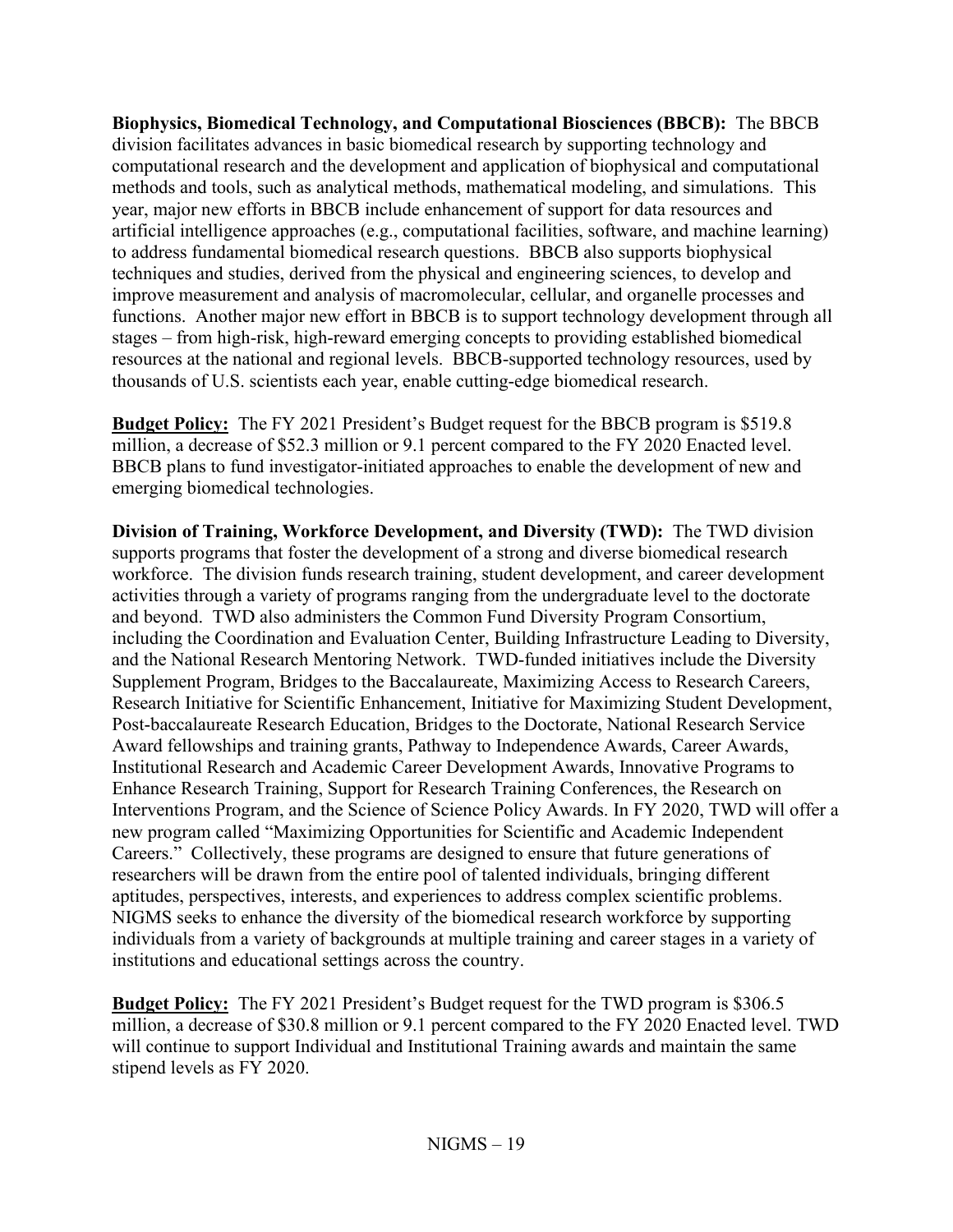**Division for Research Capacity Building (DRCB):** DRCB administers four major programs that support research, research infrastructure improvement, faculty development, and research training. The Institutional Development Award (IDeA) program broadens the geographic distribution of NIH funding for biomedical research in 23 states and Puerto Rico (i.e., states that historically have had low levels of NIH funding). There are five major IDeA initiatives: (1) the COBRE initiative aims to develop thematic, multidisciplinary centers; (2) the INBRE initiative supports the establishment of statewide networks for expanding research access and capabilities; (3) the IDeA CTR initiative promotes the advancement of clinical and translational research that addresses regional health concerns; (4) the IDeA co-funding initiative aims to increase the pool of NIH funded investigators; and (5) the Regional Technology Transfer Accelerator Hubs for IDeA States (STTR) program supports the commercialization of innovative technologies and methodologies and aims to strengthen skills needed to move discoveries and technologies out of the lab and into commercial products that address human health. The Support of Competitive Research (SCORE) program seeks to increase the research competitiveness of faculty at institutions that have an explicitly stated historical mission focused on serving students from underrepresented groups. The Native American Research Centers for Health program supports partnerships between American Indian/Alaska Native tribes or tribally-based organizations and institutions that conduct intensive biomedical research. The SEPA program invests in educational activities that complement or enhance the training of a workforce to meet the nation's biomedical, biobehavioral, and clinical research needs.

**Budget Policy:** The FY 2021 President's Budget request for the DRCB program is \$424.5 million, a decrease of \$42.7 million or 9.1 percent compared to the FY 2020 Enacted level. DRCB will continue to support new and continuing awards in these four programs. DRCB also supports the use of SBIR/STTR funds to initiate small business and technology transfer activities in IDeA states.

**Intramural Research:** NIGMS has a small but unique intramural research training program, the NIGMS Postdoctoral Research Associate (PRAT) Program. PRAT postdoctoral research fellows are supported for up to three years. They pursue independent research in intramural NIH laboratories under the guidance of tenured/tenure-track investigators, and they receive specialized training and career mentoring from NIGMS staff. Fellows, in this highly regarded program, have received numerous honors and awards for their innovative research in areas ranging from cell and molecular biology to pharmacology and genetics.

**Budget Policy:** The FY 2021 President's Budget request for the Intramural Research program is \$3.8 million, a decrease of \$373,000 or 9.0 percent compared to the FY 2020 Enacted level.

**Research Management and Support (RMS):** RMS provides administrative, budgetary, logistical, and scientific support toward the review, award, and monitoring of researching grants, training awards, and research and development contracts. RMS funds also support strategic planning, coordination, and evaluation of NIGMS programs; regulatory compliance; and coordination and engagement with other Federal agencies, Congress, and the public. RMS continues to fund enhancements in enterprise IT tools to facilitate the paylist process, where grant applications are discussed and prioritized for possible funding. Utilizing Natural Language Processing (NLP), artificial intelligence (AI), and additional RMS support, funds are allocated to larger enterprise applications that facilitate business process improvements as they relate to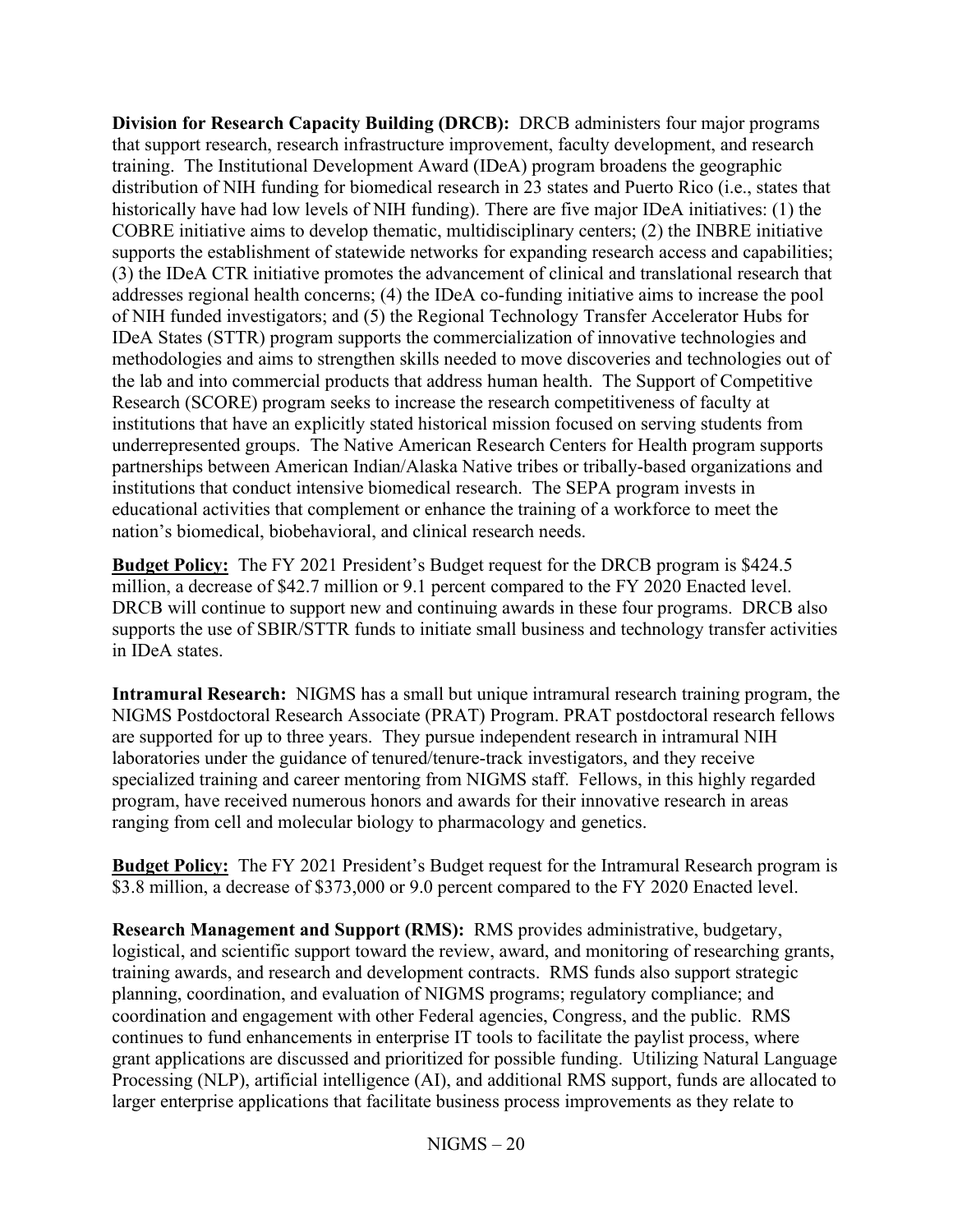grants program management, NIGMS application receipt, and internal grant approval. RMS funds are also used to capture and report on NIGMS-funded scientific career training data and associated outcomes. RMS allows for the expansion of NIGMS' presence in the enterprise cloud environment. Development in a cloud environment results in reduced resource dependencies, significant cost savings, and enhanced cybersecurity and disaster recovery, as well as ensuring compliance with the Federal Information Technology Acquisition Reform Act.

**Budget Policy:** The FY 2021 President's Budget request for RMS is \$75.1 million, a decrease of \$4.0 million or 5.0 percent compared to the FY 2020 Enacted level.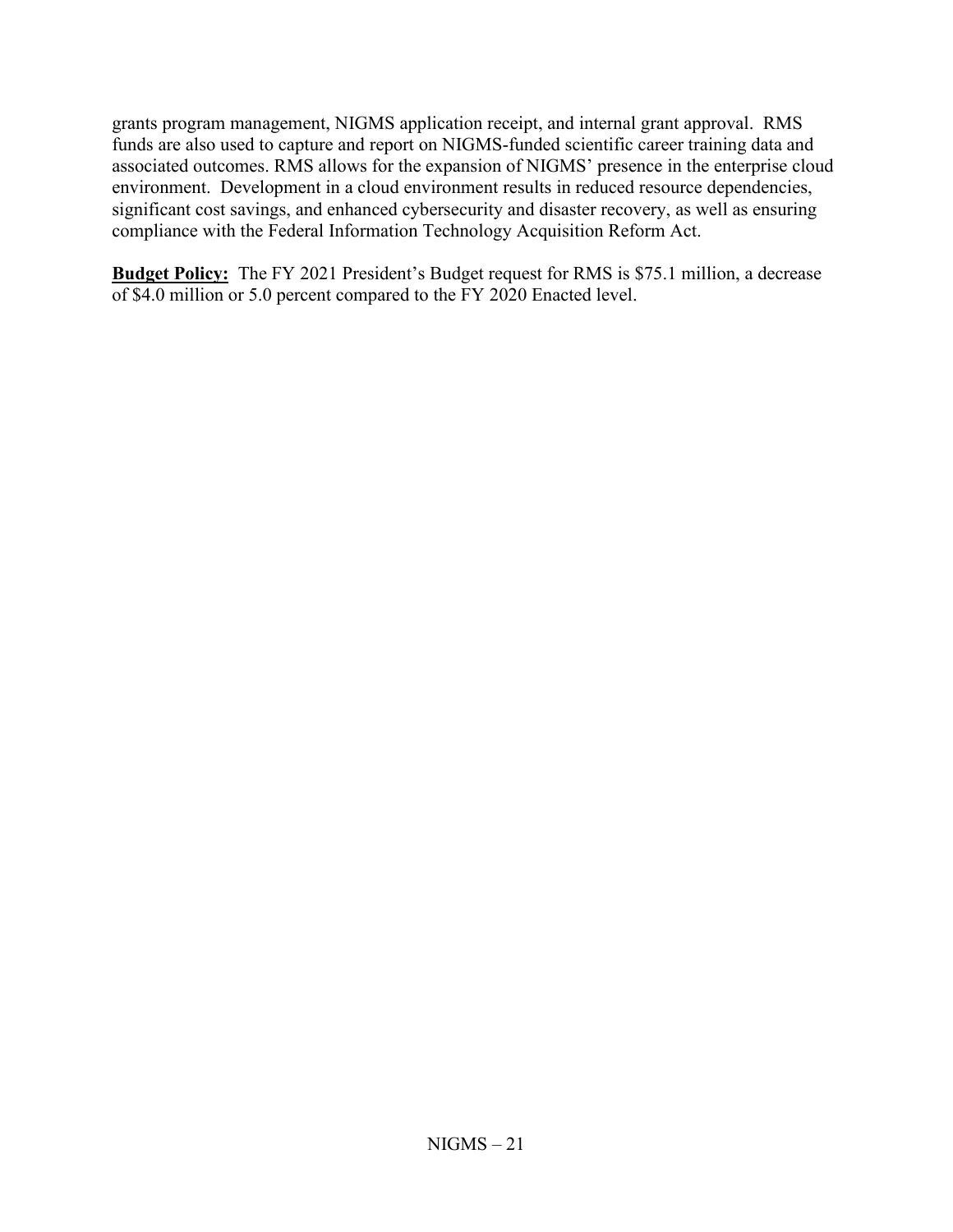### **Program Portrait on Technology Development: From Research to Resource**

Consider a few modern technologies—electricity, airplanes, grocery stores, construction cranes, smartphones. These build communities, enable progress, and improve lives. In the same way, scientific tools and technologies foster biomedical advances that improve human health. For example, genome sequencing technology reveals the basis of a wide range of human diseases. Powerful microscopes allow us to see living tissues, diagnose diseases, and conduct specialized surgeries. None of today's high-tech diagnostic and treatment abilities would be possible without the tools that enable them.

More generally, technology development is a major driver of economic growth and productivity. New technologies spark the creation of new industries, introduce labor-saving inventions, and create job opportunities. A specific objective of the NIGMS Strategic Plan<sup>[9](#page-21-0)</sup> is to support access to essential research resources and the development of new technologies that enable novel scientific advances.

NIGMS has long funded the development of new scientific technologies. These include equipment, laboratory techniques, chemical and molecular tools, databases, software, and materials repositories. Some of these resources originated as research tools but are now widely used in clinical settings. Examples include mass spectrometry, which is used to analyze urine and blood samples, and magnetic resonance imaging (MRI), a diagnostic tool that reveals the body's soft internal organs without invasive surgery. The Institute also supports efforts to transform new technologies into reliable and robust resources that are available to a large community of researchers.

For a technology to mature fully, its developers must overcome a series of hurdles. These hurdles include demonstrating that the underlying concept is feasible, building a working prototype, and disseminating the product. To support promising technologies, especially at these critical stages, NIGMS has created a spectrum of funding opportunities that it is calling a "technology development pipeline." Collectively, these programs can provide uninterrupted support for innovative tools and technologies over the entire span of their development.

NIGMS has nurtured intriguing ideas at their very earliest stages since 2017 using Exploratory Research for Technology Development (R21) awards. Dozens of projects are now funded under this program, including some focused on finding new ways to study and edit genes.

Also in 2017, NIGMS created the Focused Technology Research and Development (R01) program to support promising young technologies until they have a working prototype. Nearly 100 projects are currently funded. Among them are some designed to enhance the super-resolution microscopy techniques that earned their developers the 2014 Nobel Prize in Chemistry.

Some technologies offer advantages to large research communities. To help such technologies mature into robust resources, NIGMS offers its Biomedical Technology Research Resource (BTRR) (P41) program. BTRR centers take critical, often unique technology and methods at the forefront of their respective fields (e.g., computing and informatics, molecular and cellular imaging, structural biology, and systems biology) and apply them to a broad range of basic, translational, and clinical research. Many of the BTRR projects aim to understand better and visualize biological molecules using techniques such as mass spectrometry, nuclear magnetic resonance (which is based on the same concept as MRI), and highresolution microscopy.

<span id="page-21-0"></span><sup>9</sup> NIGMS 5-Year Strategic Plan, March 2015. https://publications.nigms.nih.gov/strategic plan/NIGMS-strategicplan.pdf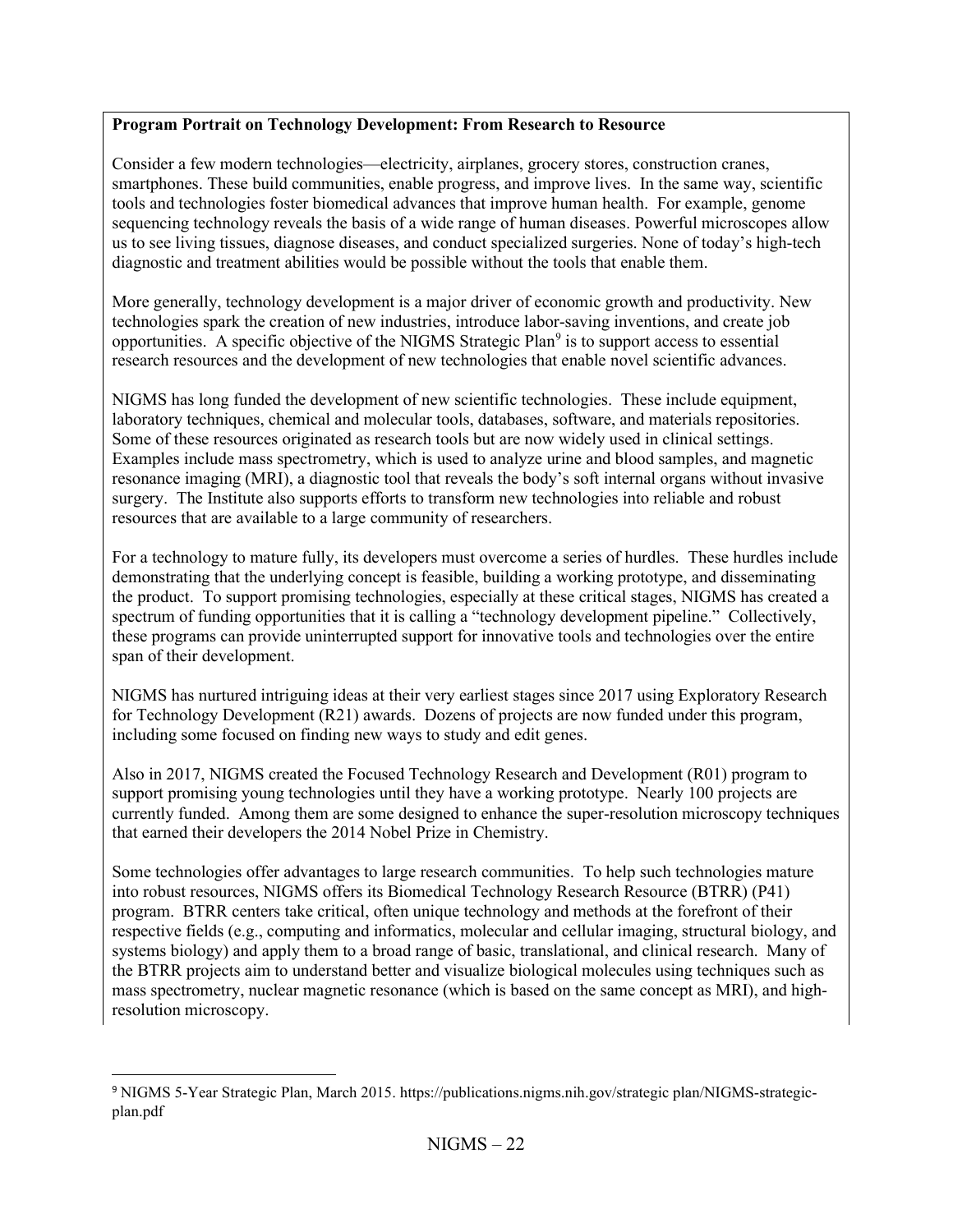Additionally, for scientific technologies that promise commercial success, NIGMS offers support through Small Business Innovation Research (SBIR) or Small Business Technology Transfer (STTR) awards. Since their launch (SBIR in 1982 and STTR in 1992), these government-wide programs have supported a range of products, technologies, and companies. Genzyme, now one of the world's leading biotech companies, received SBIR funding from NIGMS in 1990. A more recent NIGMS-funded SBIR project is a spinal needle insertion system designed to improve how doctors give regional anesthesia during medical procedures.

Finally, in June 2019, NIGMS posted the Limited Competition: NIGMS National and Regional Resources (R24) award. These awards are intended to ensure key, NIGMS-supported resources remain up-to-date and readily accessible to researchers. Although the Institute has not yet made any awards under the program, eligible resources could include microscopy centers, protein structure determination methods, materials and organism repositories, computational facilities, or software.

New scientific resources—whether electronic, physical, or intellectual—accelerate biomedical progress, drive economic growth, and ultimately benefit society. NIGMS has been a leader in nurturing, developing, and disseminating a wide range of such tools. With its newly established technology development pipeline, the Institute promises to continue supporting innovative technologies for years to come.

---------------------------------------------------

## **Case Studies in Technology Development**

### **A mature technology: Synchrotron beamlines**

Over the past 20 years, NIGMS has invested heavily in synchrotron technology. Synchrotrons are large facilities that generate intense beams of X-rays and other forms of light for scientific research. They operate around the clock and are used by thousands of researchers worldwide to make discoveries in biology, medicine, physics, geology, material engineering, nanotechnology, and other fields.

Here's how they work: Enormous magnets force electrons to whiz around a huge, hollow metal ring at nearly the speed of light. The electrons emit radiation energy, including powerful X-ray beams. At strategic locations around the ring, magnets direct the radiation out along a straight path (beamline) into an experimental station, where it is used for research.

Each beamline is tailor-made to capture specific kinds of energy for a particular type of research. NIGMS supports beamlines at five synchrotrons across the country, most of which are at National Labs. Through a Limited Competition: NIGMS Mature Synchrotron Resources for Structural Biology (P30) award, NIGMS is ensuring that these beamlines remain up-to-date and provide the best possible service to the research community.

### **A rising star: Cryo-EM**

A powerful type of microscopy called cryo-electron microscopy (cryo-EM) is revolutionizing how scientists study cells and molecules, including disease-causing proteins and life-saving drugs. The subject of the 2017 Nobel Prize in Chemistry, cryo-EM enables scientists to visualize structures within cells and to see the arrangement of atoms within viruses, molecular assemblies, and individual proteins. The process uses liquid nitrogen and other substances to flash-freeze thin samples to around -193 degrees Celsius (-379 degrees Fahrenheit). Unlike X-ray crystallography, cryo-EM doesn't require molecules to be crystallized before their structures can be determined, a major advantage of the approach. Another advantage is that the technique doesn't require chemical preservatives, fixatives, or dyes. Once used by only a handful of labs, cryo-EM services and expertise are becoming available to the broader scientific community via NIH-supported service centers.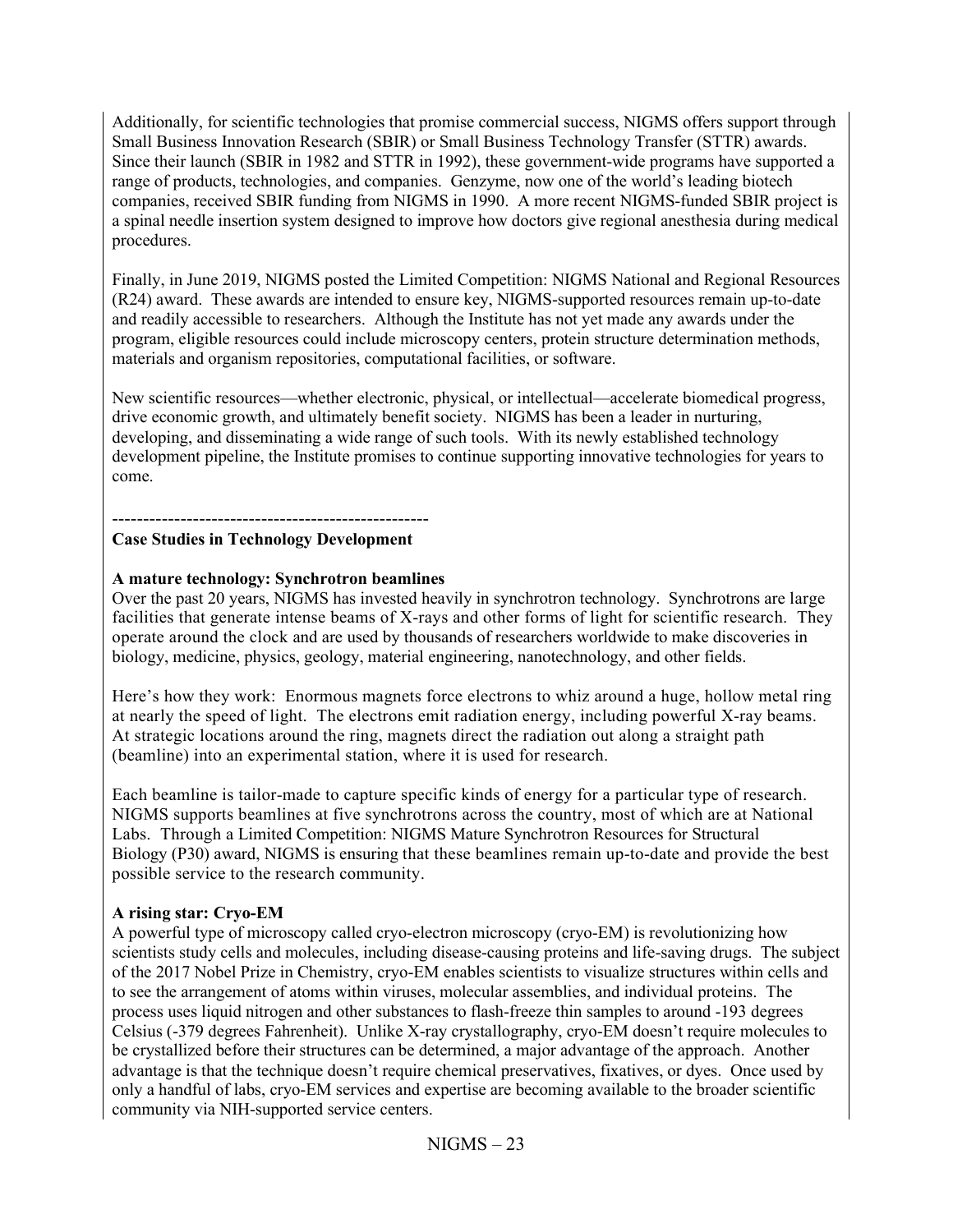#### **An emerging resource: CryoET**

NIGMS has a particular interest in scaling up cryo-electron tomography (cryoET), which is a spin-off of cryo-EM. With it, scientists can create high-resolution three-dimensional images of molecules inside intact cells by computationally combining thousands of cryo-EM images, each photographed from a different angle. In June 2019, NIGMS posted two Common Fund programs to encourage the widespread use of cryoET: Service Centers for Cryoelectron Tomography (U24) and Service Network Hub for Cryoelectron Tomography (U24) awards.

#### **A commercialized technology: ABS**

The Air Barrier System (ABS) is an example of a successfully commercialized NIGMS-supported SBIR project. The ABS is a small, affordable device that tackles a major public health issue—surgical-site infections. Surgical-site infections are especially common following implant surgeries such as hip and knee replacements. Airborne contaminants are a common cause of these infections. In a small clinical trial, the ABS significantly reduced the risk of infection during implant surgeries by gently emitting HEPA-filtered air over the incision site, preventing airborne particles and bacteria from entering the surgical site.

The ABS is cleared by the U.S. Food and Drug Administration for use in hip and posterior spine surgery. The filter unit sells for \$3900. The disposable (one-time-use) sterile components cost \$200 to \$250. The device was developed and is being sold by Nimbic Systems, Inc., in Stafford, Texas.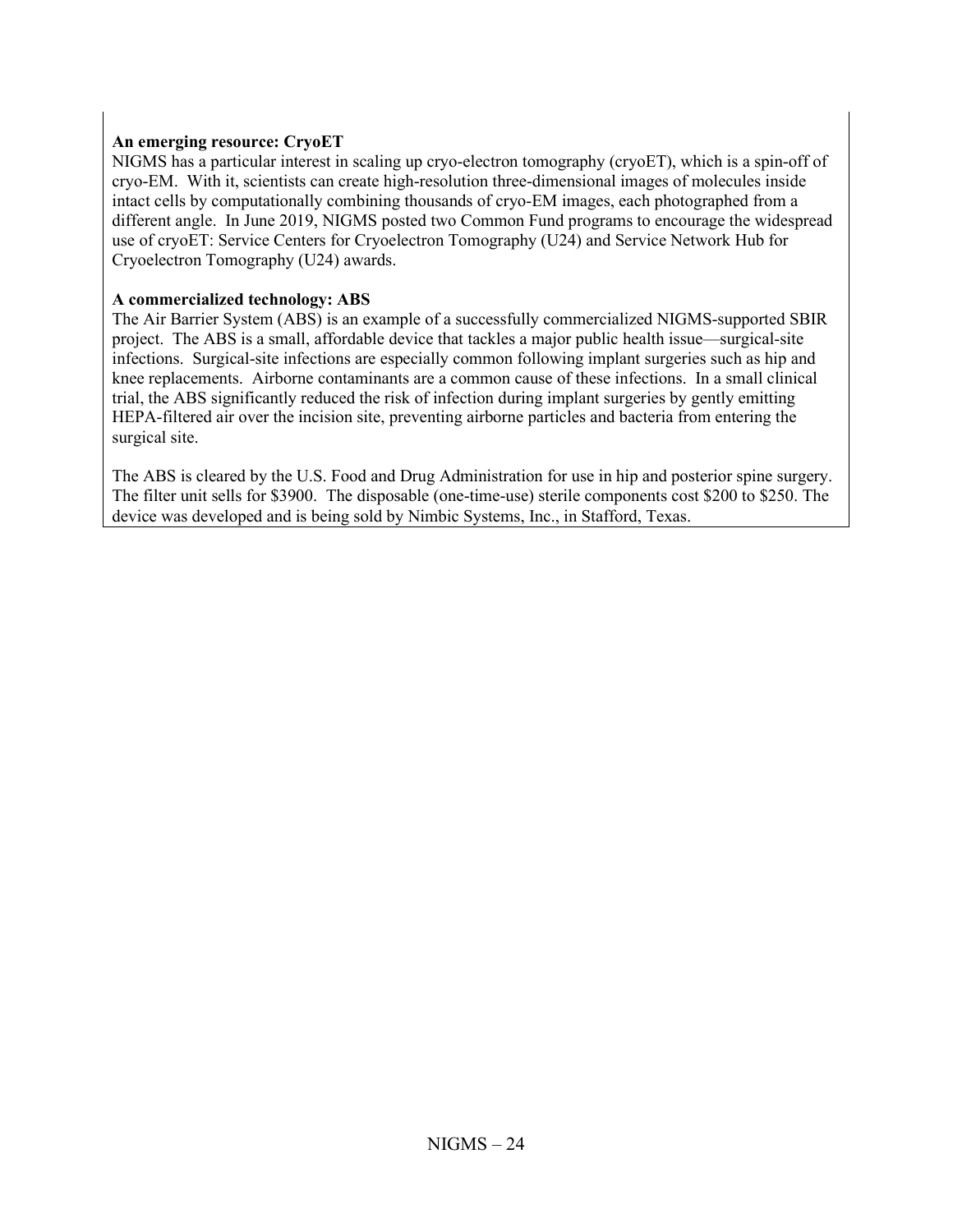#### **Budget Authority by Object Class<sup>1</sup> , 2**

(Dollars in Thousands)

|      |                                                                             | FY 2020 Enacted | FY 2021 President's<br><b>Budget</b> | <b>FY 2021</b><br>$+/-$<br><b>FY 2020</b> |
|------|-----------------------------------------------------------------------------|-----------------|--------------------------------------|-------------------------------------------|
|      | Total compensable workyears:                                                |                 |                                      |                                           |
|      | Full-time equivalent                                                        | 184             | 184                                  | 0                                         |
|      | Full-time equivalent of overtime and holiday hours                          | 184             | 184                                  | $\mathbf{0}$                              |
|      | Average ES salary                                                           | \$196           | \$196                                | \$0                                       |
|      | Average GM/GS grade                                                         | 13.1            | 13.1                                 | 0.0                                       |
|      | Average GM/GS salary                                                        | \$128           | \$129                                | \$1                                       |
|      | Average salary, grade established by act of July 1,<br>1944 (42 U.S.C. 207) | \$0             | \$0                                  | \$0                                       |
|      | Average salary of ungraded positions                                        | \$202           | \$205                                | \$2                                       |
|      | <b>OBJECT CLASSES</b>                                                       | FY 2020 Enacted | FY 2021 President's<br><b>Budget</b> | <b>FY 2021</b><br>$+/-$<br><b>FY 2020</b> |
|      | Personnel Compensation                                                      |                 |                                      |                                           |
| 11.1 | <b>Full-Time Permanent</b>                                                  | 19,060          | 19,279                               | 219                                       |
| 11.3 | Other Than Full-Time Permanent                                              | 2,677           | 2,708                                | 31                                        |
| 11.5 | Other Personnel Compensation                                                | 491             | 497                                  | 6                                         |
| 11.7 | Military Personnel                                                          | 0               | 0                                    | $\mathbf{0}$                              |
| 11.8 | Special Personnel Services Payments                                         | 1,949           | 1,972                                | 22                                        |
| 11.9 | <b>Subtotal Personnel Compensation</b>                                      | \$24,177        | \$24,455                             | \$278                                     |
| 12.1 | Civilian Personnel Benefits                                                 | 7,912           | 8,221                                | 309                                       |
| 12.2 | Military Personnel Benefits                                                 | 0               | 0                                    | 0                                         |
| 13.0 | Benefits to Former Personnel                                                |                 |                                      |                                           |
|      | <b>Subtotal Pay Costs</b>                                                   | \$32,089        | \$32,676                             | \$587                                     |
| 21.0 | Travel & Transportation of Persons                                          | 460             | 409                                  | $-50$                                     |
| 22.0 | Transportation of Things                                                    |                 |                                      | $\bf{0}$                                  |
| 23.1 | Rental Payments to GSA                                                      | 0               | 0                                    | $\boldsymbol{0}$                          |
| 23.2 | Rental Payments to Others                                                   | 45              | 41                                   | $-5$                                      |
| 23.3 | Communications, Utilities & Misc. Charges                                   | 145             | 130                                  | $-15$                                     |
| 24.0 | Printing & Reproduction                                                     | $\mathbf{0}$    | $\Omega$                             | $\bf{0}$                                  |
| 25.1 | <b>Consulting Services</b>                                                  | 301             | 270                                  | $-31$                                     |
| 25.2 | Other Services                                                              | 5,440           | 4,910                                | $-531$                                    |
| 25.3 | Purchase of goods and services from government<br>accounts                  | 86,160          | 81,865                               | $-4,296$                                  |
| 25.4 | Operation & Maintenance of Facilities                                       | 1,275           | 1,145                                | $-130$                                    |
| 25.5 | R&D Contracts                                                               | 753             | 768                                  | 15                                        |
| 25.6 | Medical Care                                                                | 0               | $\Omega$                             |                                           |
| 25.7 | Operation & Maintenance of Equipment                                        | 8,330           | 7,478                                | $-852$                                    |
| 25.8 | Subsistence & Support of Persons                                            |                 |                                      |                                           |
| 25.0 | <b>Subtotal Other Contractual Services</b>                                  | \$102,260       | \$96,435                             | $- $5,824$                                |
| 26.0 | Supplies & Materials                                                        | 128             | 115                                  | -13                                       |
| 31.0 | Equipment                                                                   | 2,630           | 2,360                                | $-269$                                    |
| 32.0 | Land and Structures                                                         |                 |                                      |                                           |
| 33.0 | Investments & Loans                                                         |                 |                                      |                                           |
| 41.0 | Grants, Subsidies & Contributions                                           | 1,568,639       | 1,798,906                            | 230,267                                   |
| 42.0 | Insurance Claims & Indemnities                                              |                 |                                      |                                           |
| 43.0 | Interest & Dividends                                                        |                 | 0                                    |                                           |
| 44.0 | Refunds<br><b>Subtotal Non-Pay Costs</b>                                    | \$1,674,308     | \$1,898,398                          | \$224,090                                 |
|      |                                                                             |                 | \$1,931,074                          | \$224,677                                 |

 $\mathbf{1}$ Includes FTEs whose payroll obligations are supported by the NIH Common Fund.

<sup>2</sup> Excludes obligations financed by reimbursable authority under Section 241 of the PHS Act.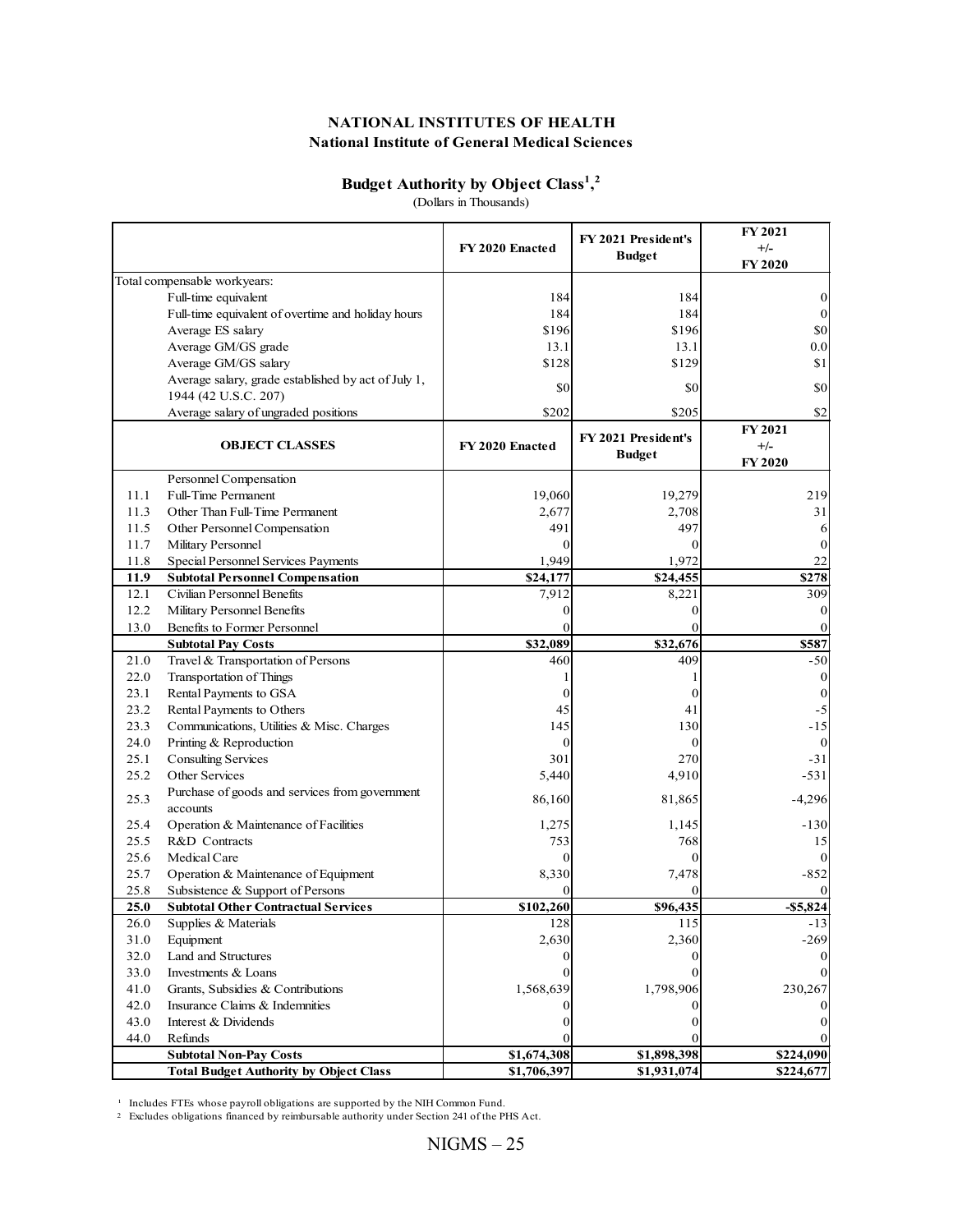#### **Salaries and Expenses**

(Dollars in Thousands)

| <b>OBJECT CLASSES</b>                            | FY 2020 Enacted | FY 2021 President's<br><b>Budget</b> | FY 2021<br>$+/-$<br>FY 2020 |  |
|--------------------------------------------------|-----------------|--------------------------------------|-----------------------------|--|
| <b>Personnel Compensation</b>                    |                 |                                      |                             |  |
| Full-Time Permanent (11.1)                       | \$19,060        | \$19,279                             | \$219                       |  |
| Other Than Full-Time Permanent (11.3)            | 2,677           | 2,708                                | 31                          |  |
| Other Personnel Compensation (11.5)              | 491             | 497                                  | 6                           |  |
| Military Personnel (11.7)                        |                 |                                      | $\Omega$                    |  |
| Special Personnel Services Payments (11.8)       | 1.949           | 1,972                                | 22                          |  |
| <b>Subtotal Personnel Compensation (11.9)</b>    | \$24,177        | \$24,455                             | \$278                       |  |
| Civilian Personnel Benefits (12.1)               | \$7,912         | \$8,221                              | \$309                       |  |
| Military Personnel Benefits (12.2)               |                 |                                      | $\theta$                    |  |
| Benefits to Former Personnel (13.0)              |                 |                                      |                             |  |
| <b>Subtotal Pay Costs</b>                        | \$32,089        | \$32,676                             | \$587                       |  |
| Travel & Transportation of Persons (21.0)        | \$460           | \$409                                | $-$ \$50                    |  |
| Transportation of Things (22.0)                  |                 |                                      | $\Omega$                    |  |
| Rental Payments to Others (23.2)                 | 45              | 41                                   | $-5$                        |  |
| Communications, Utilities & Misc. Charges (23.3) | 145             | 130                                  | $-15$                       |  |
| Printing & Reproduction $(24.0)$                 |                 |                                      | $\theta$                    |  |
| <b>Other Contractual Services:</b>               |                 |                                      |                             |  |
| Consultant Services (25.1)                       | 21              | 19                                   | $-2$                        |  |
| Other Services (25.2)                            | 5,440           | 4,910                                | $-531$                      |  |
| Purchases from government accounts (25.3)        | 67,667          | 63,002                               | $-4,665$                    |  |
| Operation & Maintenance of Facilities (25.4)     | 1,275           | 1,145                                | $-130$                      |  |
| Operation & Maintenance of Equipment (25.7)      | 8,330           | 7,478                                | $-852$                      |  |
| Subsistence & Support of Persons $(25.8)$        |                 |                                      |                             |  |
| <b>Subtotal Other Contractual Services</b>       | \$82,734        | \$76,553                             | $-$ \$6,181                 |  |
| Supplies & Materials (26.0)                      | \$128           | \$115                                | $- $13$                     |  |
| <b>Subtotal Non-Pay Costs</b>                    | \$83,513        | \$77,249                             | $-$ \$6,264                 |  |
| <b>Total Administrative Costs</b>                | \$115,602       | \$109,925                            | $- $5,677$                  |  |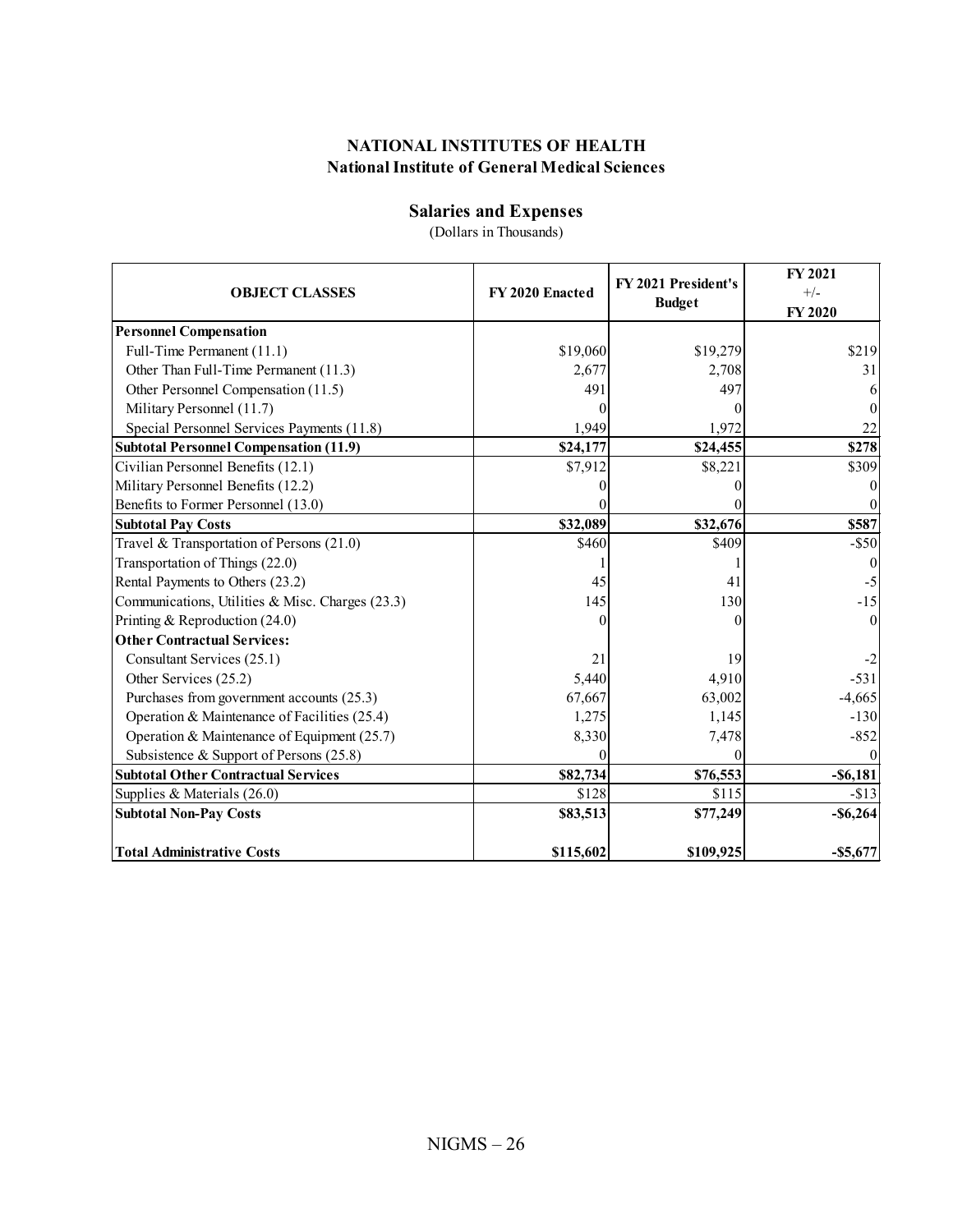#### **Detail of Full-Time Equivalent Employment (FTE)**

|                                                                               | <b>FY 2019 Final</b> |              | FY 2020 Enacted |                         | FY 2021 President's Budget |              |              |              |                         |
|-------------------------------------------------------------------------------|----------------------|--------------|-----------------|-------------------------|----------------------------|--------------|--------------|--------------|-------------------------|
| <b>OFFICE/DIVISION</b>                                                        | Civilian             | Military     | <b>Total</b>    | Civilian                | Military                   | <b>Total</b> | Civilian     | Military     | <b>Total</b>            |
| Division for Research Capacity Building                                       |                      |              |                 |                         |                            |              |              |              |                         |
| Direct:                                                                       | 10                   |              | 10              | 11                      |                            | 11           | 11           |              | 11                      |
| Reimbursable:                                                                 |                      |              |                 |                         |                            |              |              |              |                         |
| Total:                                                                        | 10                   |              | 10              | 11                      |                            | 11           | 11           |              | 11                      |
| Division of Biophysics, Biomedical Technology, and                            |                      |              |                 |                         |                            |              |              |              |                         |
| <b>Computational Biosciences</b>                                              |                      |              |                 |                         |                            |              |              |              |                         |
| Direct:                                                                       | 11                   |              | 11              | 12                      |                            | 12           | 12           |              | 12                      |
| Reimbursable:<br>Total:                                                       | 11                   |              | 11              | 12                      |                            | 12           | 12           |              | 12                      |
|                                                                               |                      |              |                 |                         |                            |              |              |              |                         |
| Division of Data, Integration, Modeling and Analytics                         |                      |              |                 |                         |                            |              |              |              |                         |
| Direct:<br>Reimbursable:                                                      |                      |              |                 | 10                      |                            | 10           | 10           |              | 10                      |
| Total:                                                                        |                      |              |                 | 10                      |                            | 10           | 10           |              | 10                      |
|                                                                               |                      |              |                 |                         |                            |              |              |              |                         |
| Division of Extramural Activities<br>Direct:                                  |                      |              |                 | 67                      |                            | 67           | 67           |              | 67                      |
| Reimbursable:                                                                 |                      |              |                 |                         |                            |              |              |              |                         |
| Total:                                                                        |                      |              |                 | 67                      |                            | 67           | 67           |              | 67                      |
| Division of Genetics and Molecular, Cellular, and                             |                      |              |                 |                         |                            |              |              |              |                         |
| Developmental Biology                                                         |                      |              |                 |                         |                            |              |              |              |                         |
| Direct:                                                                       | 15                   |              | 15              | 17                      |                            | 17           | 17           |              | 17                      |
| Reimbursable:                                                                 |                      |              |                 |                         |                            |              |              |              |                         |
| Total:                                                                        | 15                   |              | 15              | 17                      |                            | 17           | 17           |              | 17                      |
| Division of Management                                                        |                      |              |                 |                         |                            |              |              |              |                         |
| Direct:                                                                       |                      |              |                 | 37                      |                            | 37           | 37           |              | 37                      |
| Reimbursable:<br>Total:                                                       |                      |              |                 | 37                      |                            | 37           | 37           |              | 37                      |
|                                                                               |                      |              |                 |                         |                            |              |              |              |                         |
| Division of Pharmacology, Physiology and Biological                           |                      |              |                 |                         |                            |              |              |              |                         |
| Chemistry                                                                     |                      |              |                 |                         |                            |              |              |              |                         |
| Direct:<br>Reimbursable:                                                      | 13                   |              | 13              | 15                      |                            | 15           | 15           |              | 15                      |
| Total:                                                                        | 13                   |              | 13              | 15                      |                            | 15           | 15           |              | 15                      |
|                                                                               |                      |              |                 |                         |                            |              |              |              |                         |
| Division of Training, Workforce Development and Diversity                     |                      |              |                 |                         |                            |              |              |              |                         |
| Direct:                                                                       | 12                   |              | 12              | 12                      |                            | 12           | 12           |              | 12                      |
| Reimbursable:                                                                 |                      |              |                 |                         |                            |              |              |              |                         |
| Total:                                                                        | 12                   |              | 12              | 12                      |                            | 12           | 12           |              | 12                      |
| Office of Administrative Management                                           |                      |              |                 |                         |                            |              |              |              |                         |
| Direct:                                                                       | 32                   |              | 32              |                         |                            |              |              |              |                         |
| Reimbursable:<br>Total:                                                       | 32                   |              | 32              |                         |                            |              |              |              |                         |
|                                                                               |                      |              |                 |                         |                            |              |              |              |                         |
| Office of Extramural Activities                                               |                      |              |                 |                         |                            |              |              |              |                         |
| Direct:<br>Reimbursable:                                                      | 48                   |              | 48              |                         |                            |              |              |              |                         |
| Total:                                                                        | 48                   |              | 48              |                         |                            |              |              |              |                         |
|                                                                               |                      |              |                 |                         |                            |              |              |              |                         |
| Office of Scientific Review<br>Direct:                                        | 14                   |              | 14              |                         |                            |              |              |              |                         |
| Reimbursable:                                                                 |                      |              |                 |                         |                            |              |              |              |                         |
| Total:                                                                        | 14                   |              | 14              |                         |                            |              |              |              |                         |
| Office of the Director                                                        |                      |              |                 |                         |                            |              |              |              |                         |
| Direct:                                                                       | 17                   |              | 17              | 3                       |                            | 3            | 3            |              | 3                       |
| Reimbursable:                                                                 |                      |              |                 |                         |                            |              |              |              |                         |
| Total:                                                                        | 17                   |              | 17              | $\overline{\mathbf{3}}$ |                            | 3            | 3            |              | $\overline{\mathbf{3}}$ |
| Total                                                                         | 172                  |              | 172             | 184                     |                            | 184          | 184          |              | 184                     |
| Includes FTEs whose payroll obligations are supported by the NIH Common Fund. |                      |              |                 |                         |                            |              |              |              |                         |
| FTEs supported by funds from Cooperative Research and                         | $\mathbf{0}$         | $\mathbf{0}$ | $\overline{0}$  | $\overline{0}$          | $\boldsymbol{0}$           | $\mathbf{0}$ | $\mathbf{0}$ | $\mathbf{0}$ | $\mathbf{0}$            |
| Development Agreements.<br><b>FISCAL YEAR</b>                                 |                      |              |                 |                         | <b>Average GS Grade</b>    |              |              |              |                         |
|                                                                               |                      |              |                 |                         |                            |              |              |              |                         |
| 2017                                                                          |                      |              |                 |                         | 12.7                       |              |              |              |                         |
| 2018<br>2019                                                                  | 12.8                 |              |                 |                         |                            |              |              |              |                         |
| 2020                                                                          | 12.9<br>13.1         |              |                 |                         |                            |              |              |              |                         |
| 2021                                                                          |                      |              |                 |                         | 13.1                       |              |              |              |                         |